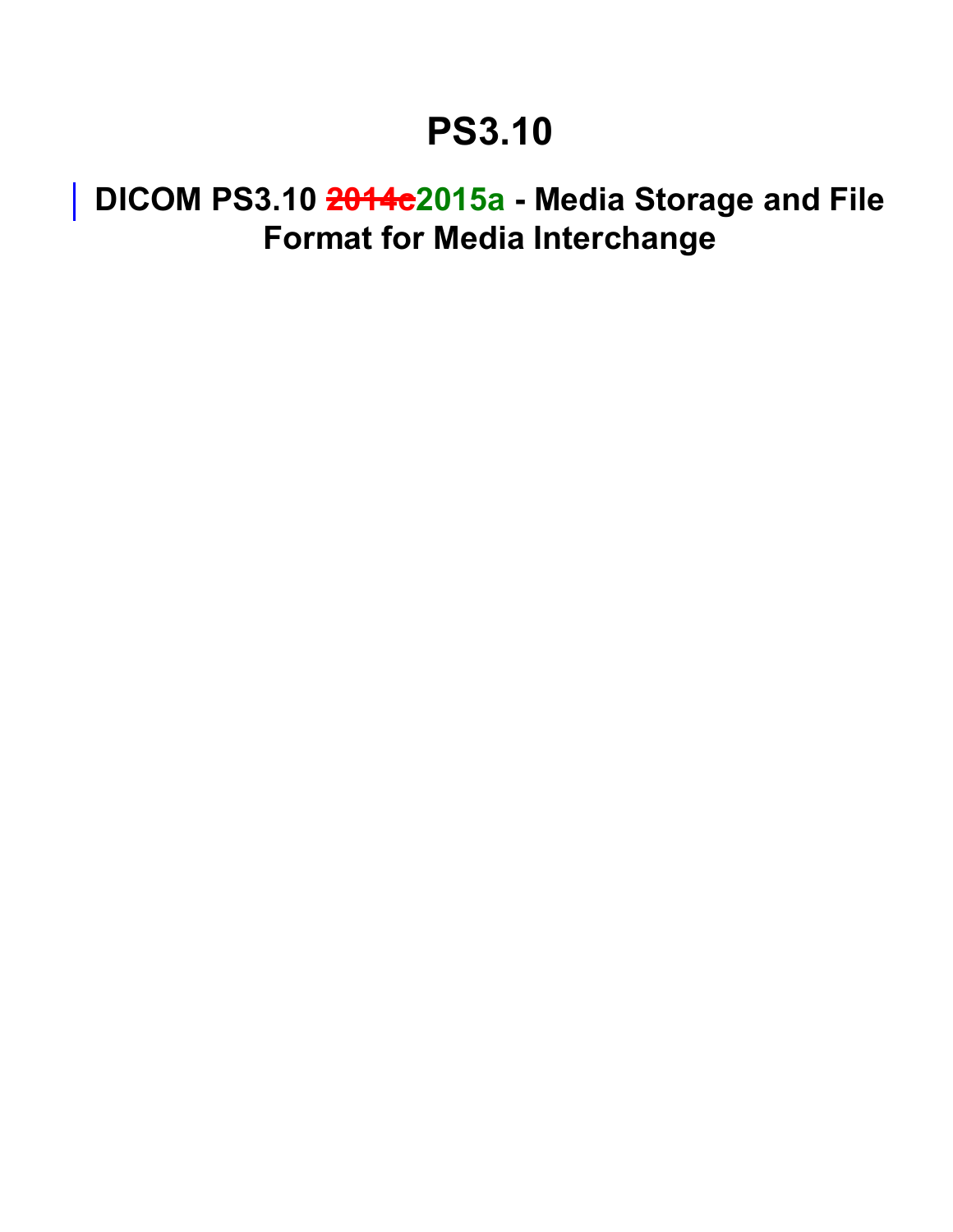**PS3.10: DICOM PS3.10 2014c2015a - Media Storage and File Format for Media Interchange**

Copyright © 20142015 NEMA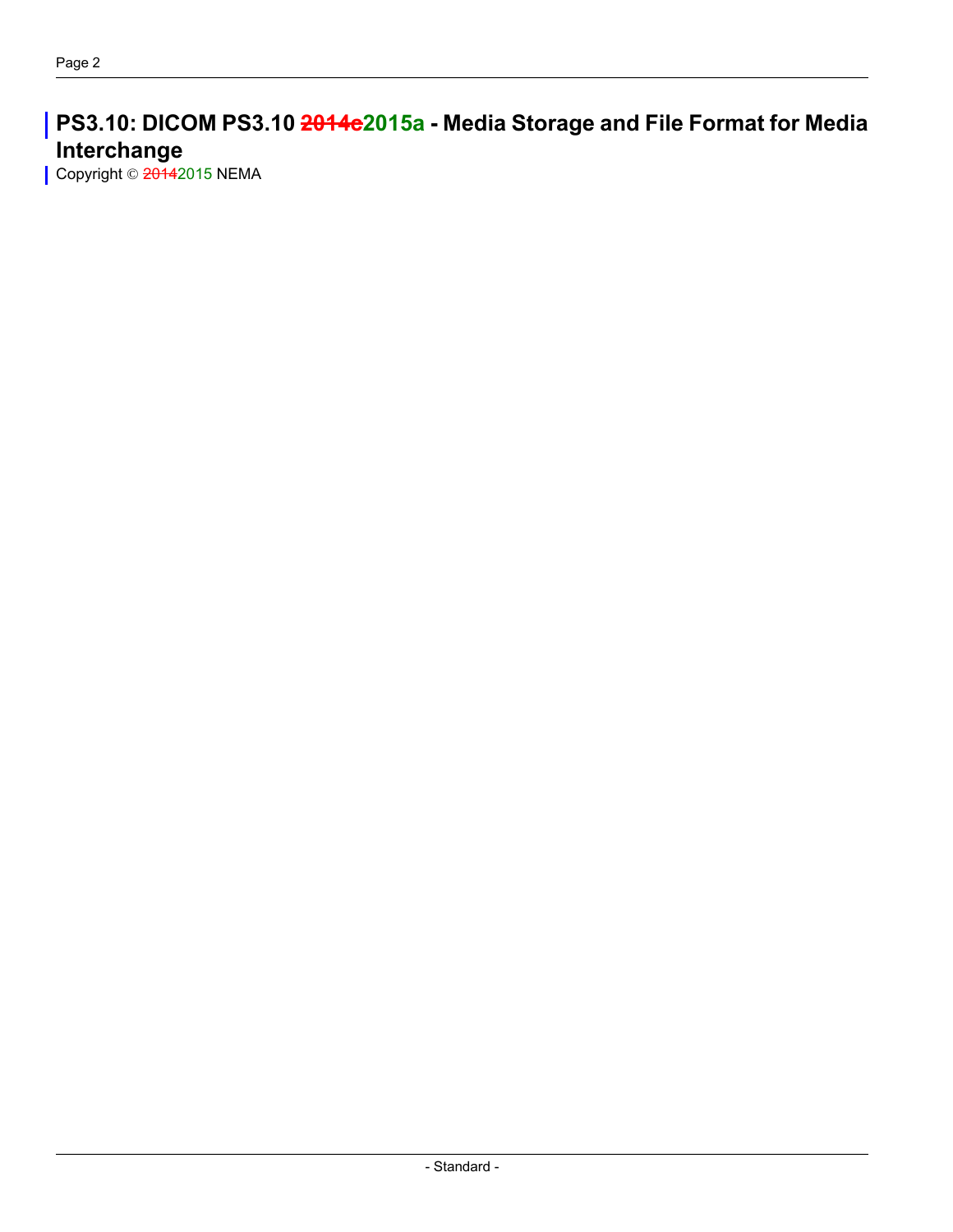## **Table of Contents**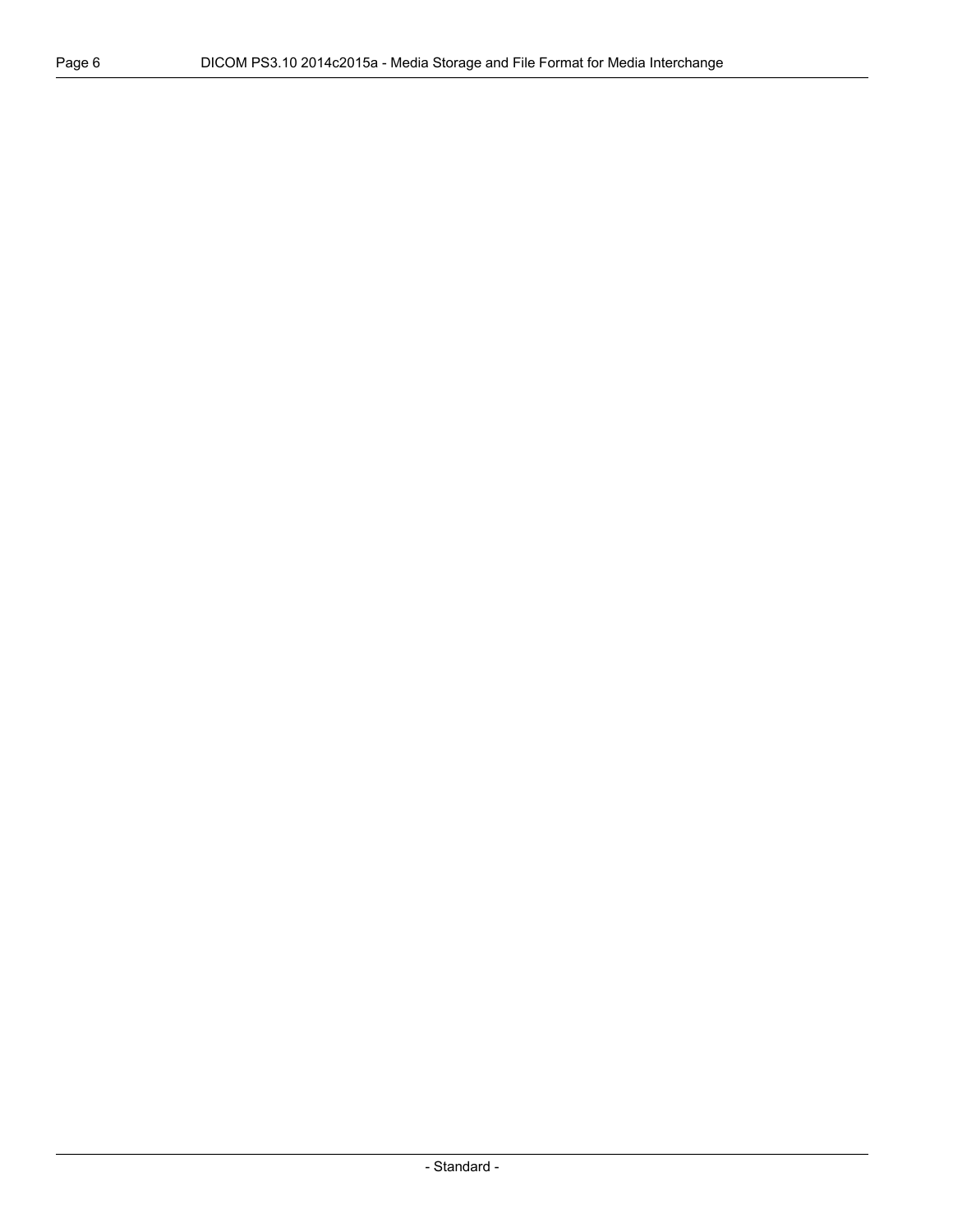## **List of Tables**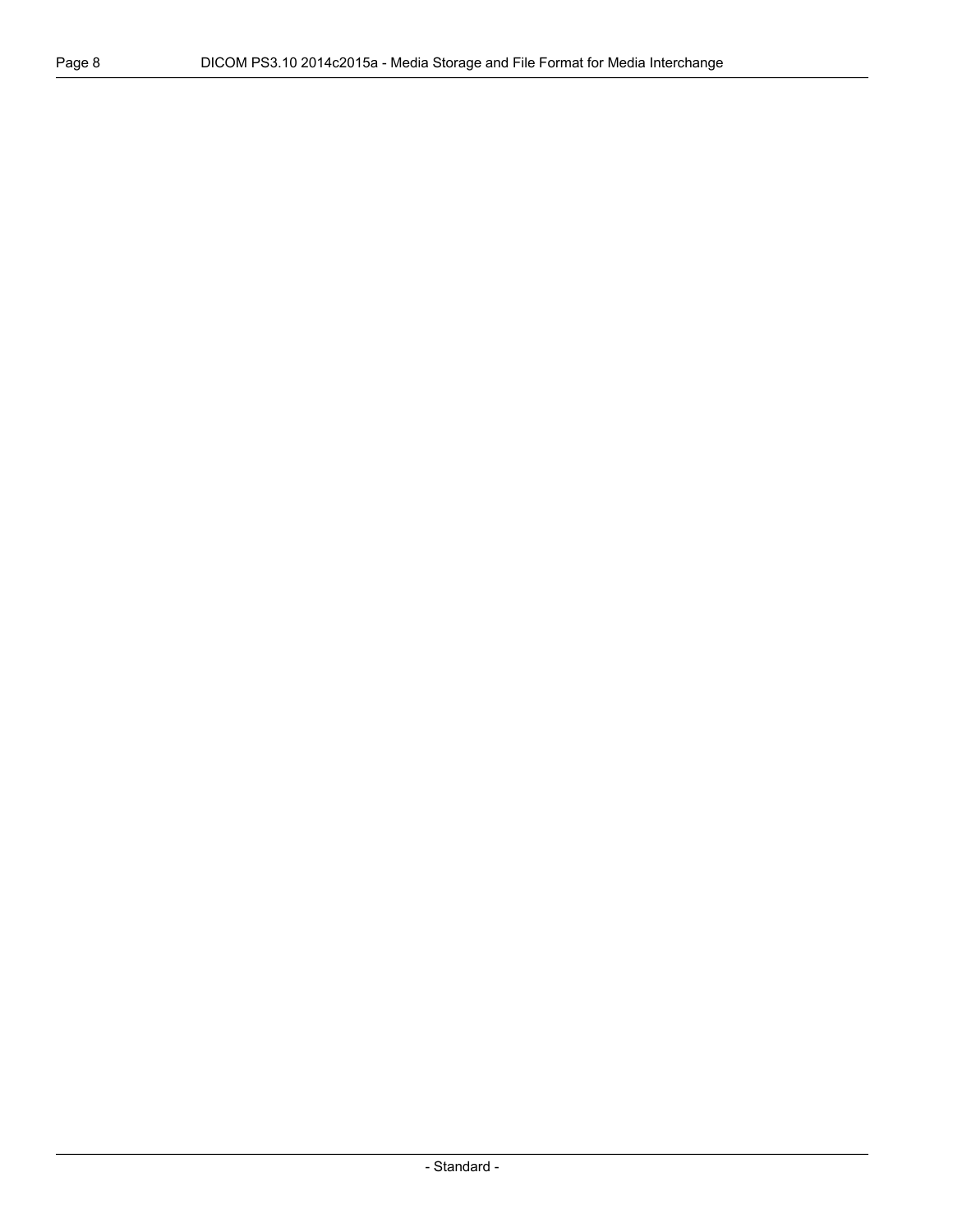## <span id="page-8-0"></span>**Notice and Disclaimer**

The information in this publication was considered technically sound by the consensus of persons engaged in the development and approval of the document at the time it was developed. Consensus does not necessarily mean that there is unanimous agreement among every person participating in the development of this document.

NEMA standards and guideline publications, of which the document contained herein is one, are developed through a voluntary consensus standards development process. This process brings together volunteers and/or seeks out the views of persons who have an interest in the topic covered by this publication. While NEMA administers the process and establishes rules to promote fairness in the development of consensus, it does not write the document and it does not independently test, evaluate, or verify the accuracy or completeness of any information or the soundness of any judgments contained in its standards and guideline publications.

NEMA disclaims liability for any personal injury, property, or other damages of any nature whatsoever, whether special, indirect, consequential, or compensatory, directly or indirectly resulting from the publication, use of, application, or reliance on this document. NEMA disclaims and makes no guaranty or warranty, expressed or implied, as to the accuracy or completeness of any information published herein, and disclaims and makes no warranty that the information in this document will fulfill any of your particular purposes or needs. NEMA does not undertake to guarantee the performance of any individual manufacturer or seller's products or services by virtue of this standard or guide.

In publishing and making this document available, NEMA is not undertaking to render professional or other services for or on behalf of any person or entity, nor is NEMA undertaking to perform any duty owed by any person or entity to someone else. Anyone using this document should rely on his or her own independent judgment or, as appropriate, seek the advice of a competent professional in determining the exercise of reasonable care in any given circumstances. Information and other standards on the topic covered by this publication may be available from other sources, which the user may wish to consult for additional views or information not covered by this publication.

NEMA has no power, nor does it undertake to police or enforce compliance with the contents of this document. NEMA does not certify, test, or inspect products, designs, or installations for safety or health purposes. Any certification or other statement of compliance with any health or safety-related information in this document shall not be attributable to NEMA and is solely the responsibility of the certifier or maker of the statement.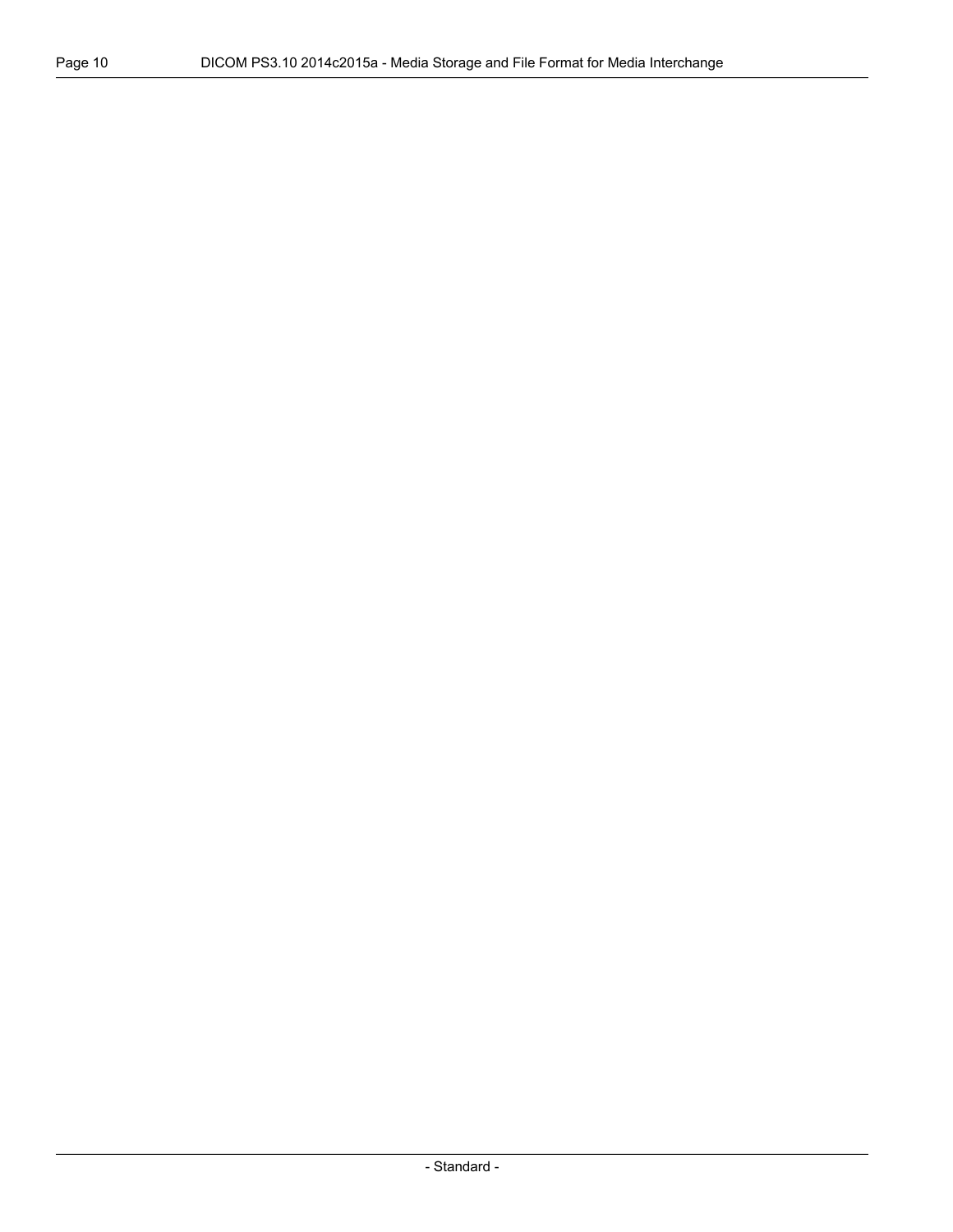## <span id="page-10-0"></span>**Foreword**

This DICOM Standard was developed according to the procedures of the DICOM Standards Committee.

The DICOM Standard is structured as a multi-part document using the guidelines established in [ISO/IEC [Directives,](#page-14-2) Part 3].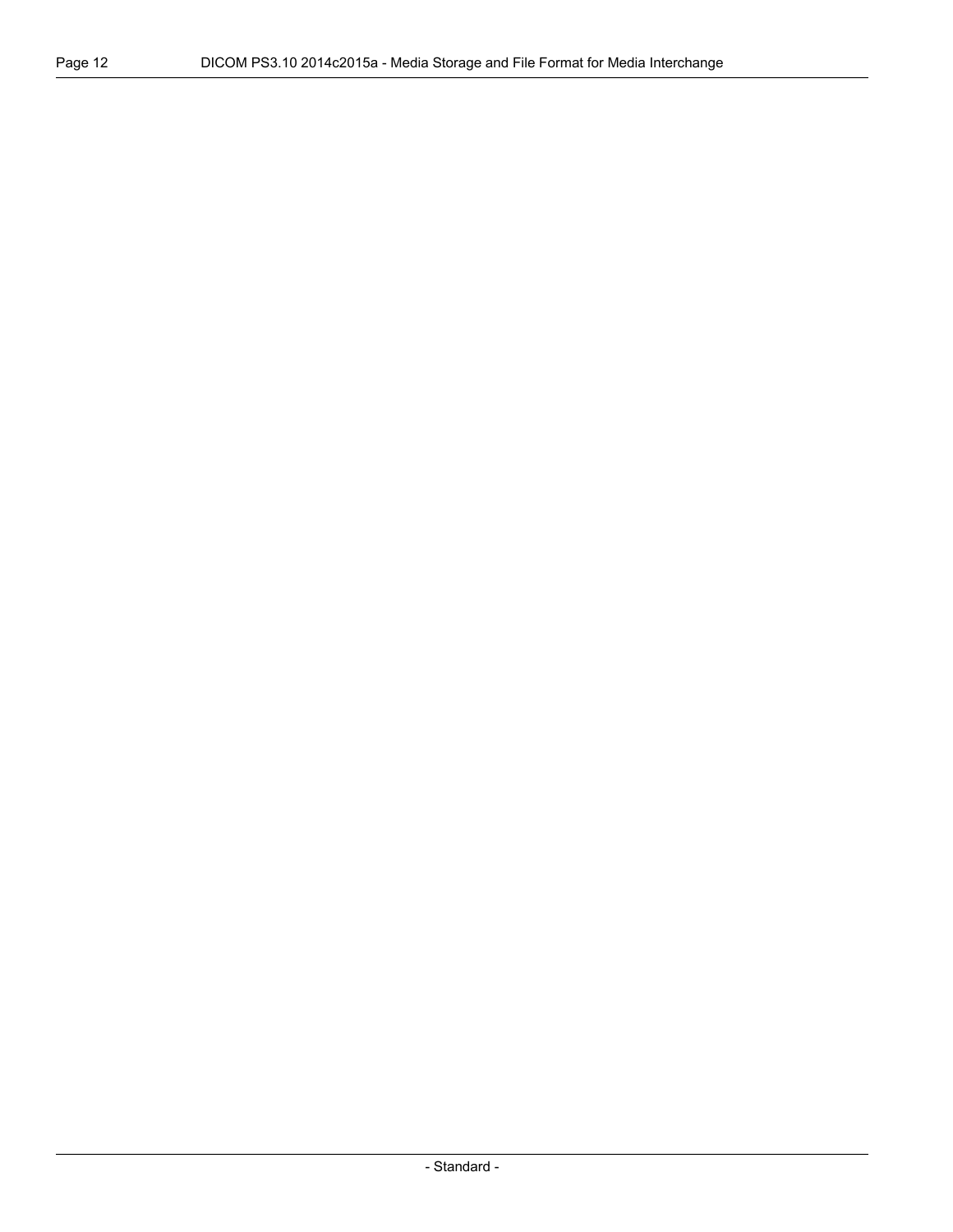## <span id="page-12-0"></span>**1 Scope and Field of Application**

This Part of the DICOM Standard specifies a general model for the storage of Medical Imaging information on removable media. The purpose of this Part is to provide a framework allowing the interchange of various types of medical images and related information on a broad range of physical storage media.

This Part specifies:

- a. a layered model for the storage of medical images and related information on storage media. This model introduces the concept of Media Storage Application Profiles, which specify application specific subsets of the DICOM Standard to which a Media Storage implementation may claim conformance. Such a conformance applies only to the writing, reading and updating of the content of storage media. Specific Application Profiles are not included in this Part but in [PS3.11](part11.pdf#PS3.11);
- b. a DICOM File Format supporting the encapsulation of any Information Object Definition;
- c. a Secure DICOM File Format supporting the encapsulation of a DICOM File Format in a cryptographic envelope;
- d. a DICOM File Service providing independence from the underlying media format and physical media. The policies specific to the DICOMDIR file used to store the Media Storage Directory Service/Object Pair Class are also addressed.

This Part is related to other parts of the DICOM Standard in that:

- [PS3.2](part02.pdf#PS3.2), Conformance, specifies the requirements that shall be met to achieve DICOM Conformance in Media Storage;
- [PS3.3](part03.pdf#PS3.3), Information Object Definitions, specifies a number of Information Object Definitions (e.g., various types of images) that may be used in conjunction with this part;
- [PS3.4](part04.pdf#PS3.4), builds upon this part to define the Media Storage Service Class;
- [PS3.5](part05.pdf#PS3.5), Data Structure and Encoding, addresses the encoding rules necessary to construct a Data Set that is encapsulated in a file as specified in this part;
- [PS3.6](part06.pdf#PS3.6), Data Dictionary, contains a registry by Tag of all Data Elements related to the Attributes of Information Objects defined in [PS3.3](part03.pdf#PS3.3). This index includes the Value Representation and Value Multiplicity for each Data Element;
- [PS3.11](part11.pdf#PS3.11), Media Storage Application Profiles standardizes a number of choices related to a specific clinical need (selection of a Physical Medium and Media Format as well as specific Service/Object Pair Classes). It aims at facilitating the interoperability between implementations that claim conformance to the same Application Profile. [PS3.11](part11.pdf#PS3.11) is intended to be extended as the clinical needs for Media Storage Interchange evolve;
- [PS3.12](part12.pdf#PS3.12), Media Formats and Physical Media for Data Interchange, defines a number of selected Physical Medium and corresponding Media Formats. These Media Formats and Physical Medium selections are referenced by one or more of the Application Profiles of [PS3.11](part11.pdf#PS3.11). [PS3.12](part12.pdf#PS3.12) is intended to be extended as the technologies related to Physical Medium evolve.
- [PS3.15](part15.pdf#PS3.15), Security Profiles defines a number of profiles for use with Secure DICOM Media Storage Application Profiles. The Media Storage Security Profiles specify the cryptographic techniques to be used for each Secure DICOM File in a Secure Media Storage Application Profile.

PS3.10 lays a foundation for open Media Interchange by standardizing an overall architecture and addressing some of the major barriers to interoperability: the definition of a DICOM File Format, a DICOM File Service and the policies associated with a Media Storage Directory structure.

Note

[PS3.3](part03.pdf#PS3.3) specifies a general medical imaging Basic Directory Information Object Definition and [PS3.4](part04.pdf#PS3.4) specifies the corresponding Media Storage Directory SOP Class that is a member of the Media Storage Service Class.

Adherence to the provisions of PS3.10 by implementations reading, writing or updating Storage Media represents a key foundation for open Storage Media Interchange. However, it is only with the selection of standard Physical Media and corresponding Media Formats in [PS3.12](part12.pdf#PS3.12) and the use of specific Application Profiles in [PS3.11](part11.pdf#PS3.11) that effective Media Storage Interchange interoperability is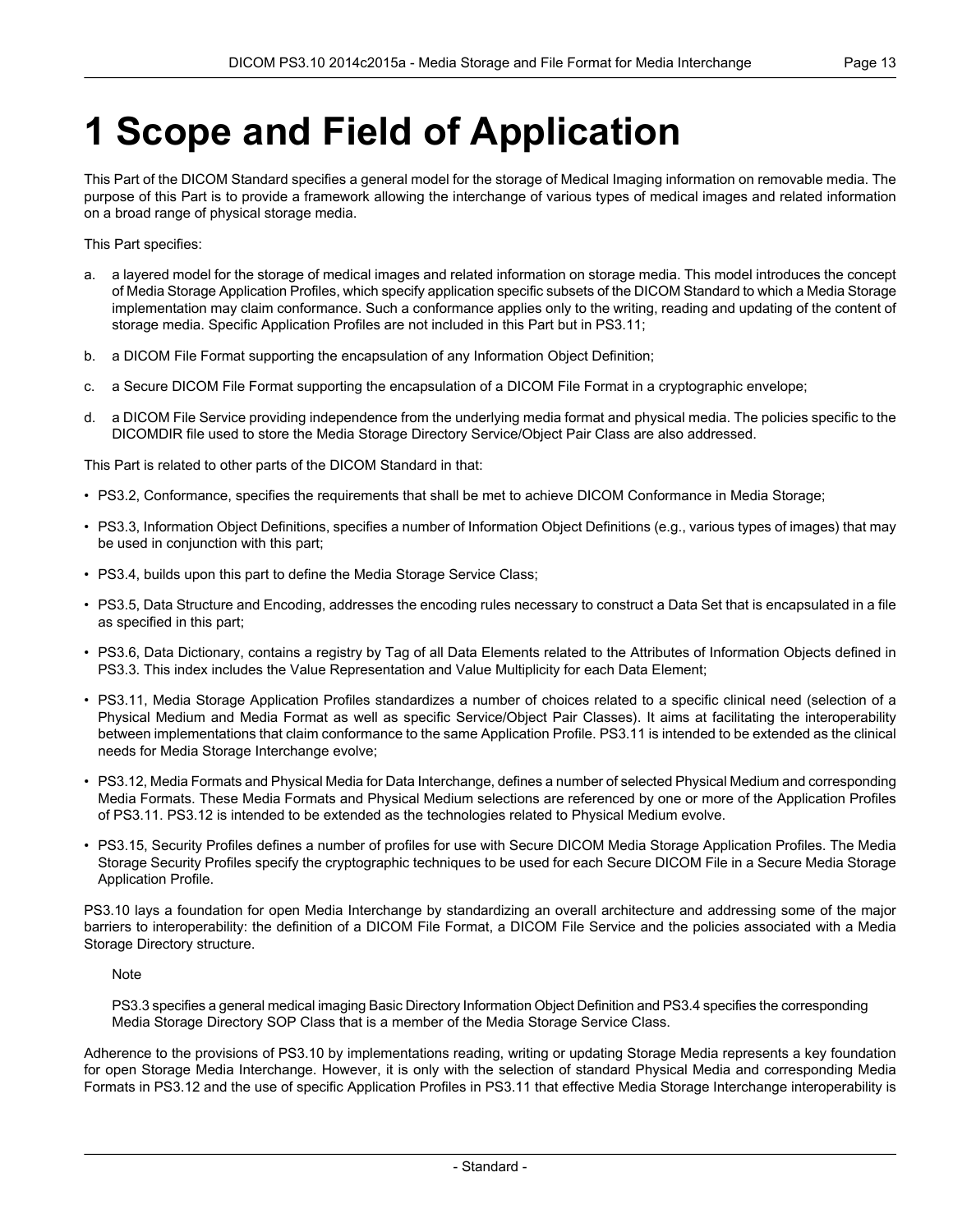achieved. Therefore, claiming conformance to PS3.10 only, is not a valid DICOM Conformance Statement. DICOM Media Storage Conformance shall be made in relation to a [PS3.11](part11.pdf#PS3.11) Application Profile according to the framework defined by [PS3.2.](part02.pdf#PS3.2)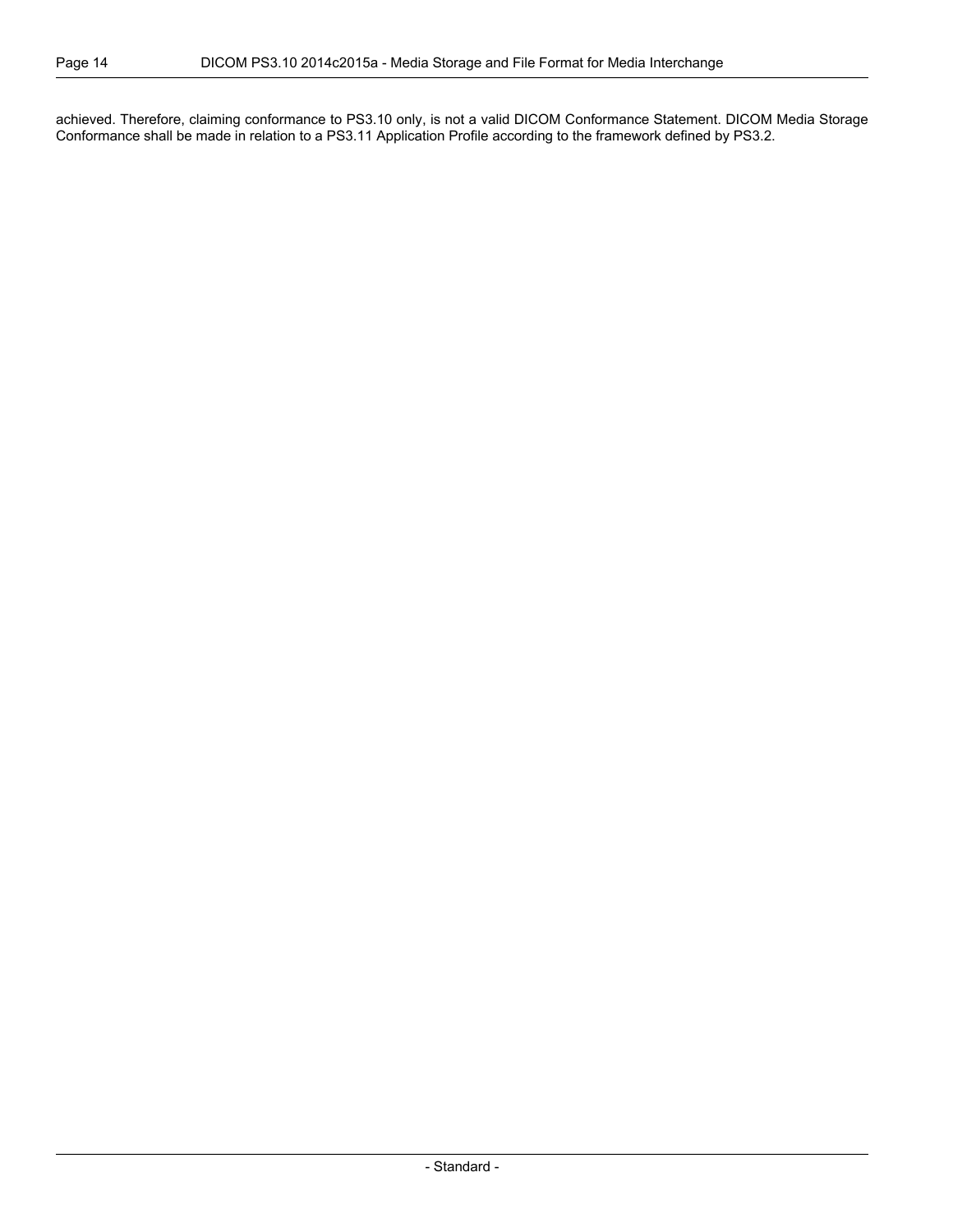# <span id="page-14-0"></span>**2 References**

### <span id="page-14-1"></span>**2.1 Normative References**

The following standards contain provisions that, through reference in this text, constitute provisions of this Standard. At the time of publication, the editions indicated were valid. All standards are subject to revision, and parties to agreements based on this Standard are encouraged to investigate the possibilities of applying the most recent editions of the standards indicated below.

<span id="page-14-2"></span>ISO/IEC Directives, 1989 Part 3 - Drafting and presentation of International Standards.

- [ISO/IEC Directives, Part 3] ISO/IEC. 1989. *Drafting and presentation of International Standards*.
- ISO 7498-1, Information Processing Systems Open Systems Interconnection Basic Reference Model.
- ISO 7498-2, Information processing systems Open Systems Interconnection Basic reference Model Part 2: Security Architecture

ISO/TR 8509, Information Processing Systems - Open Systems Interconnection - Service Conventions

ISO 8822, Information Processing Systems - Open Systems Interconnection - Connection-Oriented Presentation Service Definition.

ISO 8859, Information Processing - 8-bit single-byte coded graphic character sets - Part 1: Latin Alphabet No. 1

RFC-3369, Cryptographic Message Syntax, August 2002

RFC 2557 MIME Encapsulation of Aggregate Documents, such as HTML (MHTML)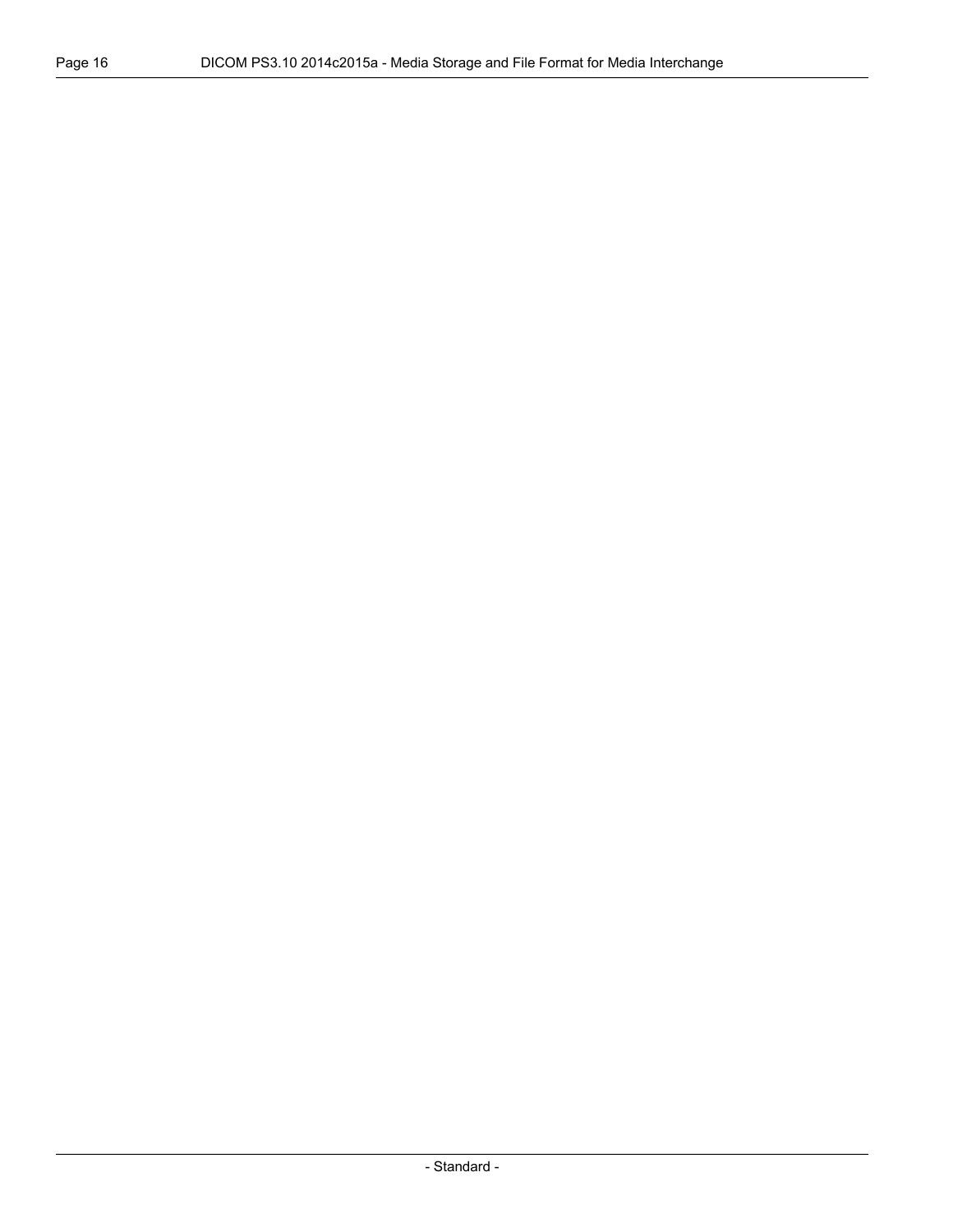## <span id="page-16-0"></span>**3 Definitions**

<span id="page-16-1"></span>For the purposes of this Standard the following definitions apply.

## **3.1 Reference Model Definitions**

This Part of the Standard is based on the concepts developed in ISO 7498-1 and makes use of the following terms defined in it:

- a. Application Entity;
- b. Application Process;
- c. Service or Layer Service;
- d. Transfer Syntax.

This Part of the Standard makes use of the following terms defined in ISO 7498-2:

a. Data Confidentiality

Note

The definition is "the property that information is not made available or disclosed to unauthorized individuals, entities or processes."

b. Data Origin Authentication

**Note** 

The definition is "the corroboration that the source of data received is as claimed."

<span id="page-16-2"></span>c. Data Integrity

Note

The definition is "the property that data has not been altered or destroyed in an unauthorized manner."

### **3.2 Service Conventions Definitions**

<span id="page-16-3"></span>This Part of the Standard makes use of the following terms defined in ISO/TR 8509:

- a. Service Provider;
- b. Service User.

### **3.3 Presentation Service Definitions**

<span id="page-16-4"></span>This Part of the Standard makes use of the following terms defined in ISO 8822:

- a. Abstract Syntax;
- b. Abstract Syntax Name.

### **3.4 DICOM Introduction and Overview Definitions**

This Part of the Standard makes use of the following terms defined in [PS3.1:](part01.pdf#PS3.1)

a. Attribute.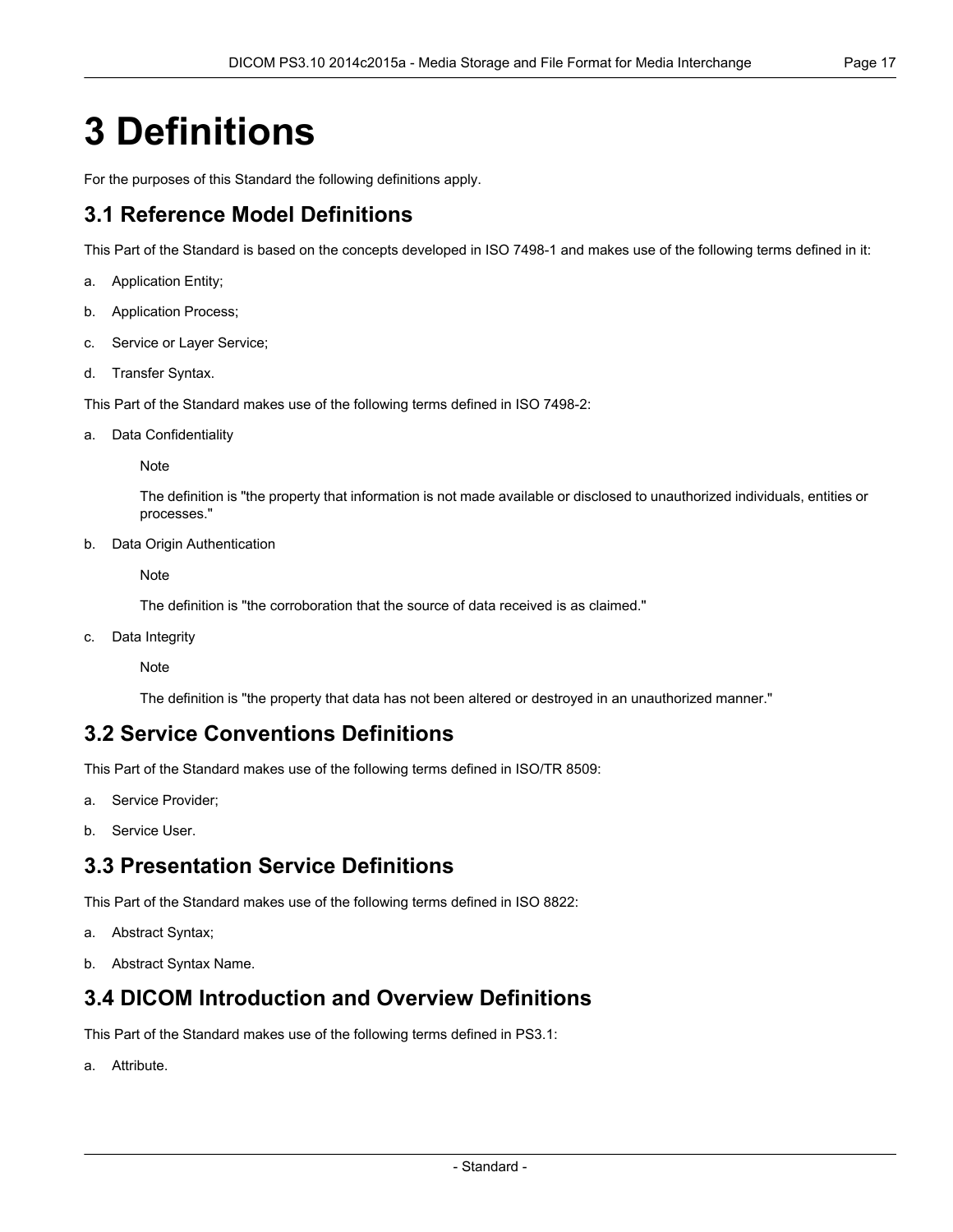### <span id="page-17-0"></span>**3.5 DICOM Information Object Definitions**

This Part of the Standard makes use of the following terms defined in [PS3.3:](part03.pdf#PS3.3)

<span id="page-17-1"></span>a. Information Object Definition.

## **3.6 DICOM Data Structure and Encoding Definitions**

This Part of the Standard makes use of the following terms defined in [PS3.5:](part05.pdf#PS3.5)

- a. Data Element;
- b. Data Set;
- c. Data Element Type;
- d. Value;
- <span id="page-17-2"></span>e. Value Multiplicity;
- f. Value Representation;

## **3.7 DICOM Message Exchange Definitions**

This Part of the Standard makes use of the following terms defined in [PS3.7:](part07.pdf#PS3.7)

- a. Service Object Pair (SOP) Class;
- <span id="page-17-3"></span>b. Service Object Pair (SOP) Instance;
- c. Implementation Class UID.

### **3.8 DICOM Media Storage and File Format Definitions**

The following definitions are commonly used in this Part of the Standard:

| <b>Application Profile</b> | A Media Storage Application Profile defines a selection of choices at the various layers of the<br>DICOM Media Storage Model that are applicable to a specific need or context in which the media<br>interchange is intended to be performed.                                              |
|----------------------------|--------------------------------------------------------------------------------------------------------------------------------------------------------------------------------------------------------------------------------------------------------------------------------------------|
| <b>DICOM File Service</b>  | The DICOM File Service specifies a minimum abstract view of files to be provided by the Media<br>Format Layer. Constraining access to the content of files by the Application Entities through such<br>a DICOM File Service boundary ensures Media Format and Physical Media independence. |
| <b>DICOM File</b>          | A DICOM File is a File with a content formatted according to the requirements of this Part of the<br>DICOM Standard. In particular such files shall contain, the File Meta Information and a properly<br>formatted Data Set.                                                               |
| <b>DICOMDIR File</b>       | A unique and mandatory DICOM File within a File-set that contains the Media Storage Directory<br>SOP Class. This File is given a single component File ID, DICOMDIR.                                                                                                                       |
| <b>File</b>                | A File is an ordered string of zero or more bytes, where the first byte is at the beginning of the file<br>and the last byte at the end of the File. Files are identified by a unique File ID and may by written,<br>read and/or deleted.                                                  |
| <b>File ID</b>             | Files are identified by a File ID that is unique within the context of the File-set they belong to. A<br>set of ordered File ID Components (up to a maximum of eight) forms a File ID.                                                                                                     |
| <b>File ID Component</b>   | A string of one to eight characters of a defined character set.                                                                                                                                                                                                                            |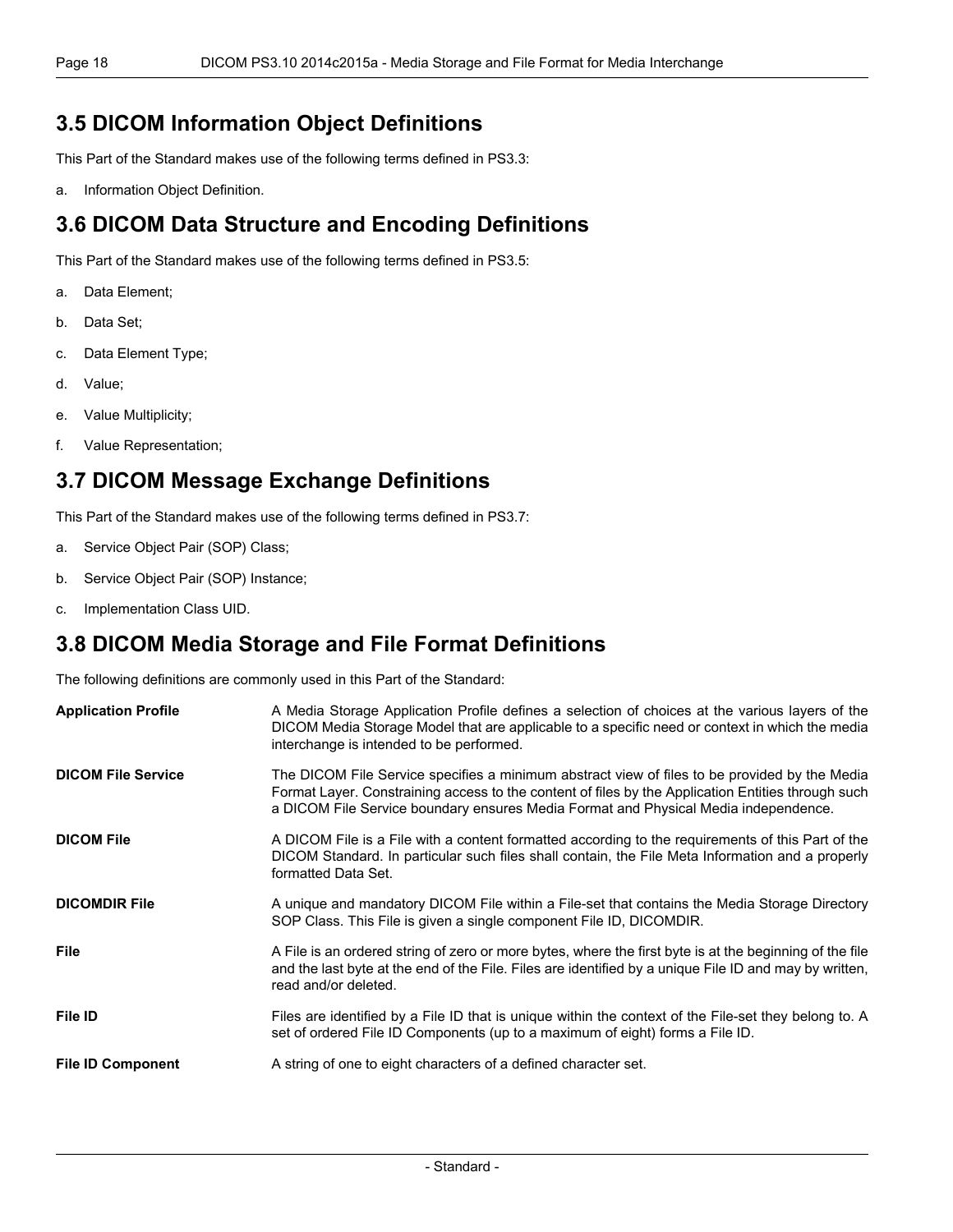| <b>File Meta Information</b>                              | The File Meta Information includes identifying information on the encapsulated Data Set. It is a<br>mandatory header at the beginning of every DICOM File.                                                                                                       |
|-----------------------------------------------------------|------------------------------------------------------------------------------------------------------------------------------------------------------------------------------------------------------------------------------------------------------------------|
| <b>File-set</b>                                           | A File-set is a collection of DICOM Files (and possibly non-DICOM Files) that share a common<br>naming space within which File IDs are unique.                                                                                                                   |
| <b>File-set Creator</b>                                   | An Application Entity that creates the DICOMDIR File (see Section 8.6) and zero or more DICOM<br>Files.                                                                                                                                                          |
| <b>File-set Reader</b>                                    | An Application Entity that accesses one or more files in a File-set.                                                                                                                                                                                             |
| <b>File-set Updater</b>                                   | An Application Entity that accesses Files, creates additional Files, or deletes existing Files in a<br>File-set. A File-set Updater makes the appropriate alterations to the DICOMDIR file reflecting the<br>additions or deletions.                             |
| <b>DICOM File Format</b>                                  | The DICOM File Format provides a means to encapsulate in a File the Data Set representing a<br>SOP Instance related to a DICOM Information Object.                                                                                                               |
| <b>Media Format</b>                                       | Data structures and associated policies that organize the bit streams defined by the Physical Media<br>format into data file structures and associated file directories.                                                                                         |
| <b>Media Storage Model</b>                                | The DICOM Media Storage Model pertains to the data structures used at different layers to achieve<br>interoperability through media interchange.                                                                                                                 |
| <b>Media Storage Services</b>                             | DICOM Media Storage Services define a set of operations with media that facilitate storage to and<br>retrieval from the media of DICOM SOP Instances.                                                                                                            |
| <b>Physical Media</b>                                     | A piece of material with recording capabilities for streams of bits. Characteristics of a Physical<br>Media include form factor, mechanical characteristics, recording properties and rules for recording<br>and organizing bit streams in accessible structures |
| <b>Secure DICOM File</b>                                  | A DICOM File that is encapsulated with the Cryptographic Message Syntax specified in RFC 2630.                                                                                                                                                                   |
| <b>Secure File-set</b>                                    | A File-set in which all DICOM Files are Secure DICOM Files.                                                                                                                                                                                                      |
| <b>Secure Media Storage</b><br><b>Application Profile</b> | A DICOM Media Storage Application Profile that requires a Secure File-set.                                                                                                                                                                                       |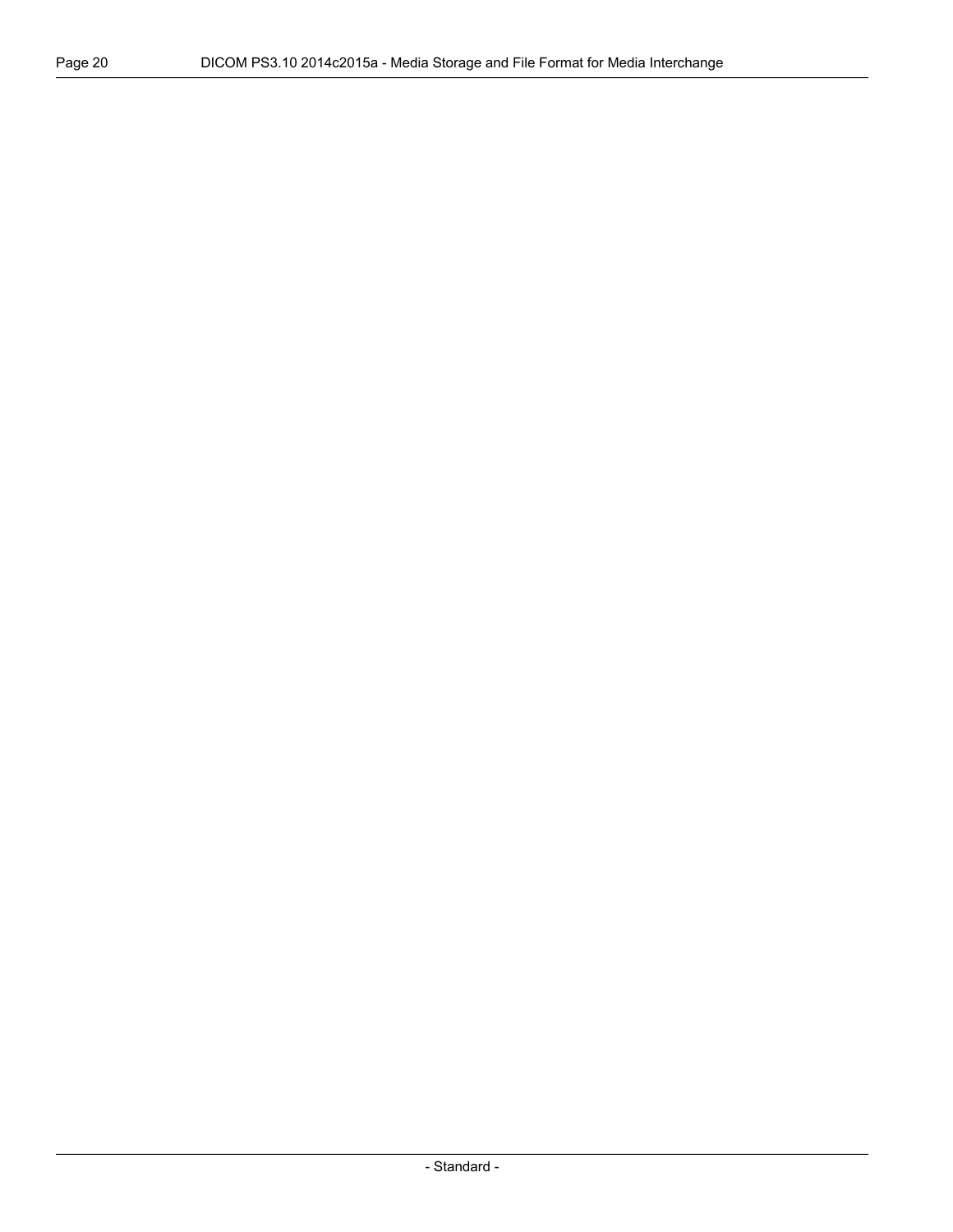## <span id="page-20-0"></span>**4 Symbols and Abbreviations**

The following symbols and abbreviations are used in this Part of the Standard.

| ACC               | American College of Cardiology                                                   |
|-------------------|----------------------------------------------------------------------------------|
| <b>ACR</b>        | American College of Radiology                                                    |
| <b>ASCII</b>      | American Standard Code for Information Interchange                               |
| AЕ                | <b>Application Entity</b>                                                        |
| ANSI              | American National Standards Institute                                            |
| <b>CEN/TC/251</b> | Comite Europeen de Normalisation - Technical Committee 251 - Medical Informatics |
| <b>DICOM</b>      | Digital Imaging and Communications in Medicine                                   |
| <b>FSC</b>        | <b>File-set Creator</b>                                                          |
| <b>FSR</b>        | File-set Reader                                                                  |
| <b>FSU</b>        | File-set Updater                                                                 |
| HL7               | Health Level 7                                                                   |
| <b>HTML</b>       | Hypertext Transfer Markup Language                                               |
| <b>IEEE</b>       | Institute of Electrical and Electronics Engineers                                |
| <b>ISO</b>        | International Standards Organization                                             |
| ID                | <b>Identifier</b>                                                                |
| <b>IOD</b>        | Information Object Definition                                                    |
| <b>JIRA</b>       | Japan Medical Imaging and Radiological Systems Industries Association            |
| MIME              | Multipurpose Internet Mail Extensions                                            |
| <b>NEMA</b>       | National Electrical Manufacturers Association                                    |
| OSI               | Open Systems Interconnection                                                     |
| <b>SOP</b>        | Service-Object Pair                                                              |
| <b>TCP/IP</b>     | <b>Transmission Control Protocol/Internet Protocol</b>                           |
| <b>UID</b>        | Unique Identifier                                                                |
| VR                | Value Representation                                                             |
| XML               | Extensible Markup Language                                                       |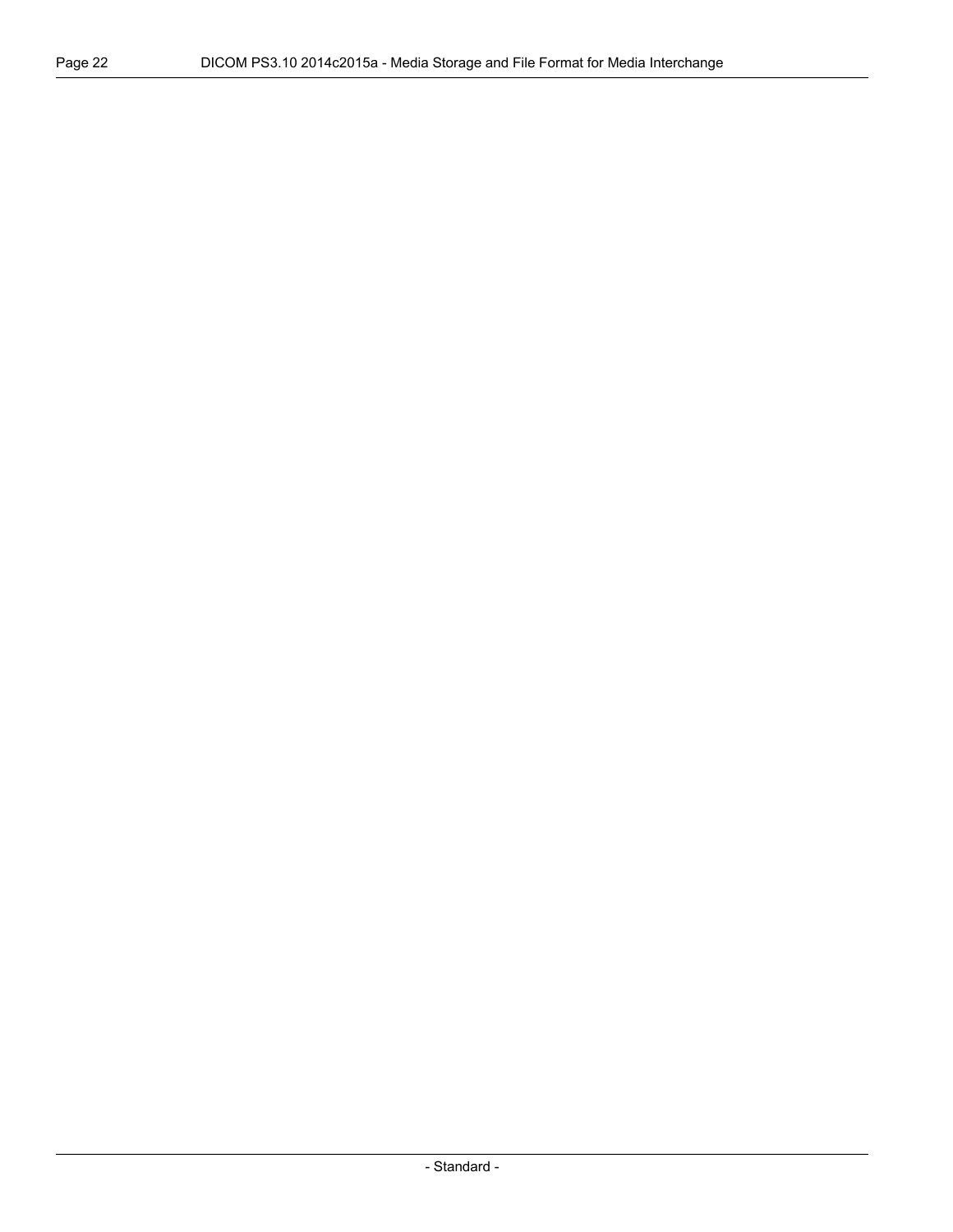# <span id="page-22-0"></span>**5 Conventions**

Words are capitalized in this document to help the reader understand that these words have been previously defined in Section 3 of this document and are to be interpreted with that meaning.

A Tag is represented as (gggg,eeee), where gggg equates to the Group Number and eeee equates to the Element Number within that Group. Tags are represented in hexadecimal notation as specified in [PS3.5.](part05.pdf#PS3.5).

Attributes of File Meta Information are assigned a Type that indicates if a specific Attribute is required depending on the Media Storage Services. The following Type designations are derived from the [PS3.5](part05.pdf#PS3.5) designations but take into account the Media Storage environment:

- Type 1: Such Attributes shall be present with an explicit Value in files created by File-set Creators and File-set Updaters. They shall be supported by File-set Readers and File-set Updaters;
- Type 1C: Such Attributes shall be present with an explicit Value in Files created by File-set Creators and File-set Updaters if the specified condition is met. They shall be supported by File-set Readers and File-set Updaters.
- Type 2: Such Attributes shall be present with an explicit Value or with a zero-length Value if unknown, in Files created by File-set Creators and File-set Updaters. They shall be supported by File-set Readers and File-set Updaters;
- Type 2C: Such Attributes shall be present with an explicit Value or with a zero-length if unknown, in Files created by File-set Creators and File-set Updaters if the specified condition is met. They shall be supported by File-set Readers and File-set Updaters;
- Type 3: Such Attributes may be present with an explicit Value or a zero-length Value in Files created by File-set Creators and Fileset Updaters. They may be supported or ignored by File-set Readers and File-set Updaters.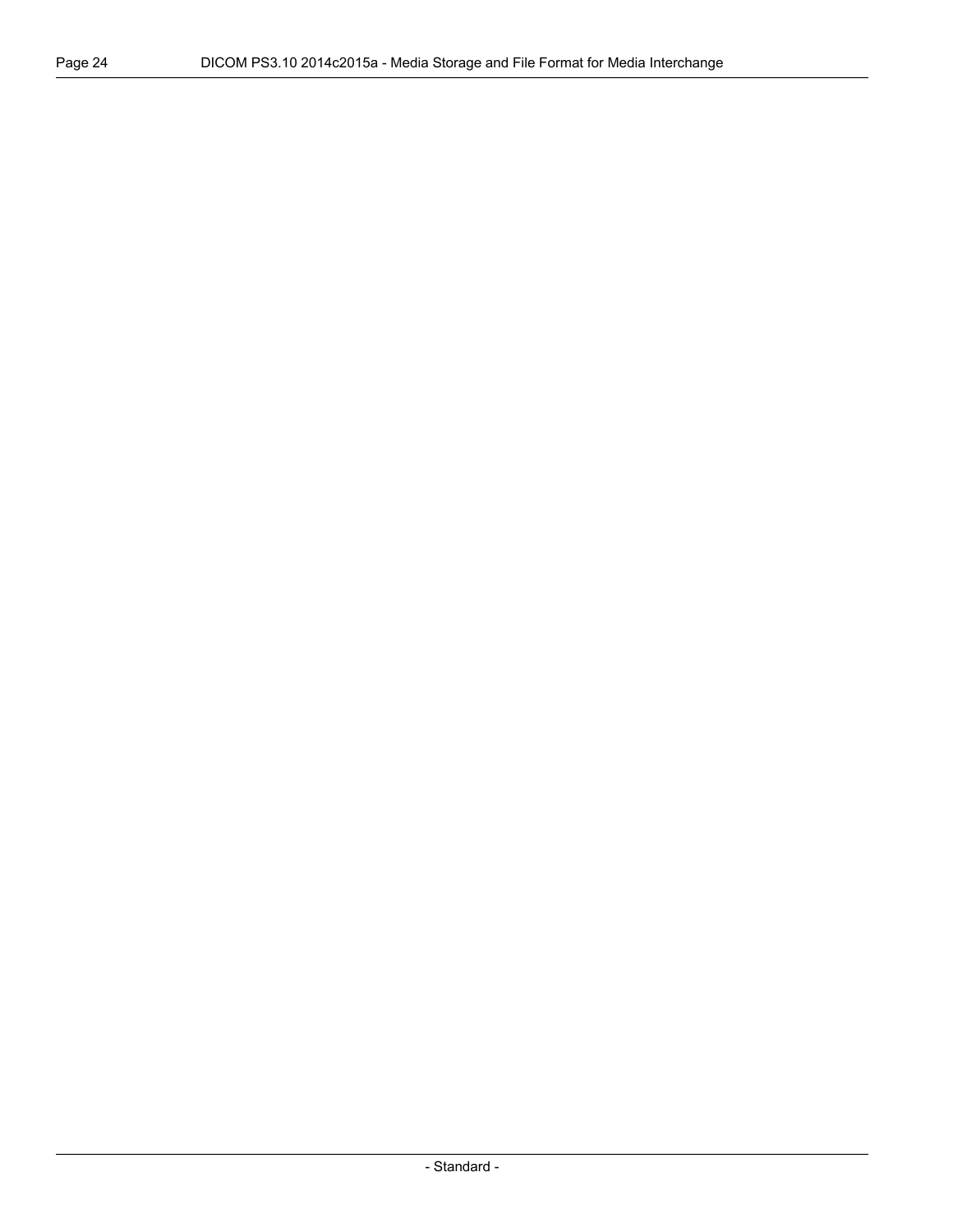# <span id="page-24-0"></span>**6 DICOM Models for Media Storage**

This section defines the DICOM Media Storage Model used by DICOM Application Entities for the purpose of communication through the interchange of removable storage media. Specifically, this Section provides a model to clarify a number of concepts for digital imaging and communications and introduces key terms used throughout the DICOM Standard. This model has been used to partition the DICOM Standard into separate parts related to storage media interchange.

## <span id="page-24-1"></span>**6.1 General DICOM Communication Model**

[Figure](#page-24-3) 6.1-1 presents the general communication model of DICOM that spans network and storage media interchange communications. The DICOM Application Entities may rely on either one of the following boundaries:

- a. the OSI Upper Layer Service, which provides independence from specific physical networking communication support
- <span id="page-24-3"></span>b. the DICOM File Service, which provides access to Storage Media independently from specific physical media storage formats and file structures.



**Figure 6.1-1. General DICOM Communication Model**

## <span id="page-24-2"></span>**6.2 The DICOM Media Storage Model**

The DICOM Media Storage Model is presented by [Figure](#page-25-2) 6.2-1 and expands on the General DICOM Communication Model introduced earlier in [Section](#page-24-1) 6.1.

The DICOM Media Storage Model focuses on the aspects directly related to data interchange through removable storage media. It pertains to the data structures and associated rules used at different layers to achieve interoperability through media interchange. The Services identified in this Model are simple boundaries between functional layers.

Note

It is not within the scope of this Standard to specify Application Programming Interfaces at these boundaries.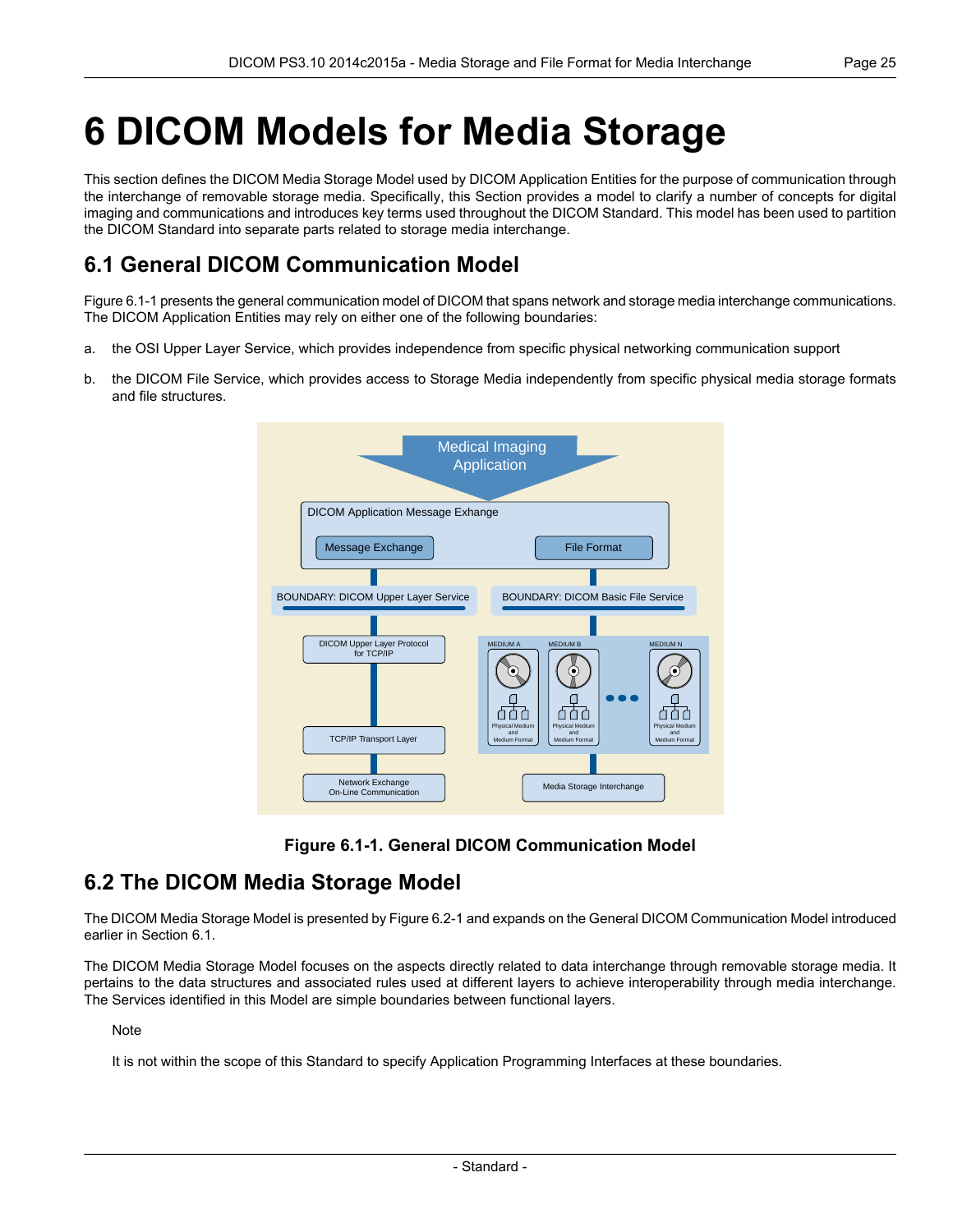<span id="page-25-2"></span>

#### **Figure 6.2-1. DICOM Media Storage Model**

<span id="page-25-0"></span>The DICOM Media Storage Model includes three layers, which are described in the following sections.

#### **6.2.1 Physical Media Layer**

Physical media characteristics are defined at the Physical Media Layer. Such characteristics include the physical media form factor, dimension, mechanical characteristics and recording properties. This Layer also defines the organization and grouping of the recorded bits.

Note

- <span id="page-25-1"></span>1. An example of a Physical Media Layer in the personal computer environment is the 3 1/2 inch floppy disk, double sided, high density.
- 2. The specification of one or more specific Physical Media for a given application is beyond the scope of this Part of the DICOM Standard. [PS3.12](part12.pdf#PS3.12) and its annexes specify several Physical Media choices. [PS3.11](part11.pdf#PS3.11) defines a number of Application Profiles that select specific Physical Media depending on the requirements of specific medical imaging applications.

#### **6.2.2 Media Format Layer**

At the Media Format Layer, Physical Media bit streams are organized into specific structures. Data file structures and associated directory structures are defined to allow efficient access and management of the physical media space.

**Note** 

This layer is often specific to a given operating system environment. An example of such a Media Format Layer definition associated with the 3 1/2 inch floppy disk are the data structures used by the operating systems of various personal computer file systems. [PS3.12](part12.pdf#PS3.12) and its annexes specify several Media Format choices.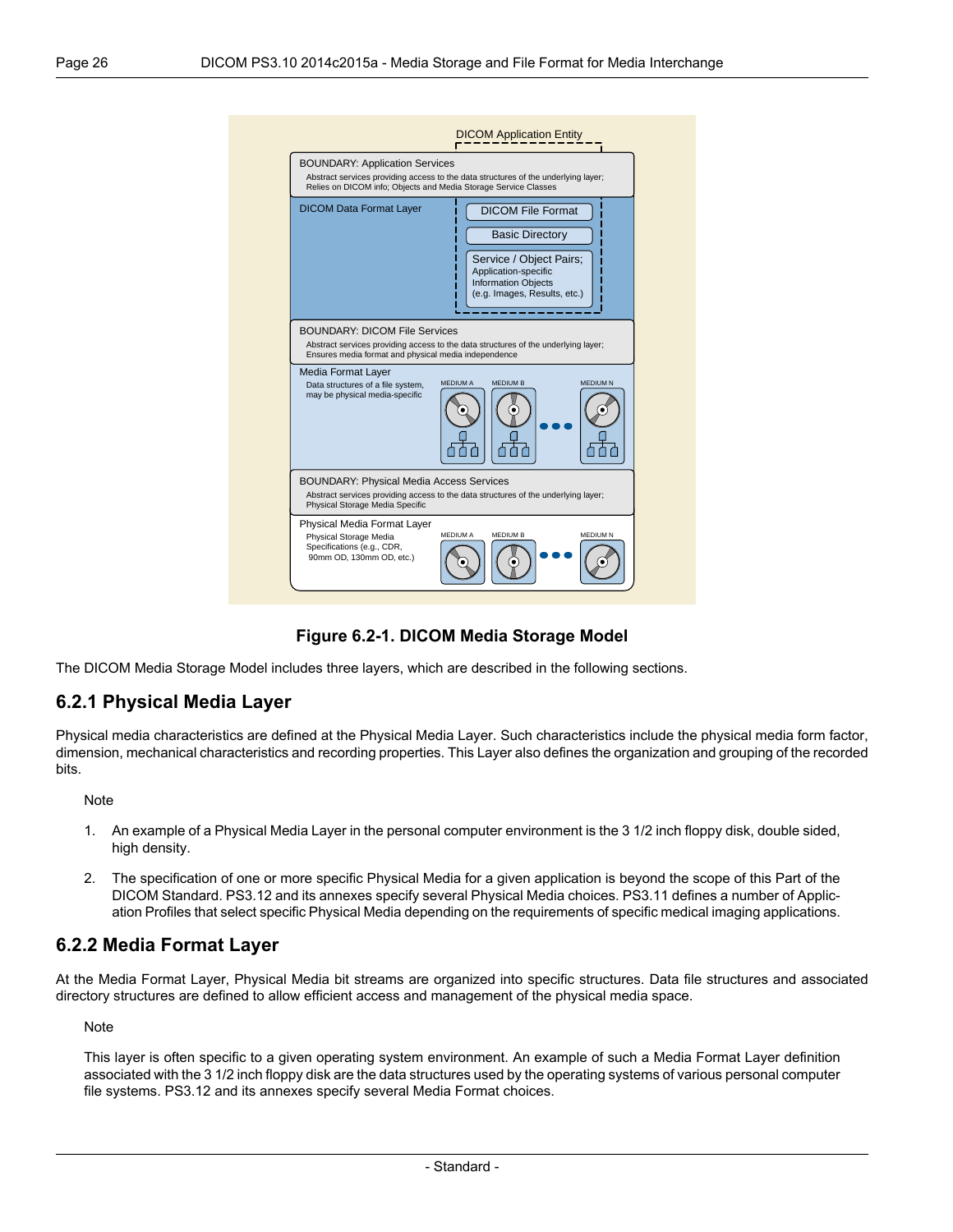Media Formats supported by the DICOM Standard are selected to support the minimum requirements specified by the DICOM File Service as specified in Section 8 of this Part. Constraining access to the File content through such a DICOM File Service ensures that the DICOM Data Format Layer is independent from Media Format and Physical Media selection.

#### <span id="page-26-0"></span>**6.2.3 DICOM Data Format Layer**

The DICOM Data Format Layer includes four elements of specification:

- a. DICOM Media Storage SOP Classes and associated Information Object Definitions;
- b. The DICOM File Format;
- c. The Secure DICOM File Format;
- d. The DICOM Media Storage Directory SOP Class;
- <span id="page-26-1"></span>e. DICOM Media Storage Application Profiles;
- f. DICOM Security Profiles for Media Storage.

#### **6.2.3.1 DICOM SOP Classes**

DICOM SOP Classes and associated Information Object Definitions (IODs) are used to convey specific medical imaging information at the Data Format Layer. SOP Classes and IODs used for Media Storage shall follow the framework established in [PS3.3](part03.pdf#PS3.3) and [PS3.4.](part04.pdf#PS3.4) Examples of such IODs are modality images, patient information, results, etc.

The use of DICOM IODs in conjunction with Media Storage Services forms a number of Media Storage Service Object Pair Classes or SOP Classes. Media Storage Services (e.g., read, write, delete, etc.) shall be performed through the DICOM File Service. The content of the resulting DICOM Files shall be formatted according to the DICOM File Format as specified below.

Note

- 1. The concept of a SOP Class in the Media Storage context is equivalent to the concept of SOP Class introduced in [PS3.3](part03.pdf#PS3.3) and [PS3.4](part04.pdf#PS3.4) for network related operations (DIMSE Operations).
- 2. Both Composite and Normalized IODs and SOP Classes may be used in the Media Storage context.

<span id="page-26-2"></span>[PS3.4](part04.pdf#PS3.4) defines a number of SOP Classes that may be used for Media Storage. These SOP Classes are based on DICOM Standard IODs that may be found in [PS3.3](part03.pdf#PS3.3).

The structure and encoding of a Data Set representing the data associated with a SOP Class shall follow [PS3.5.](part05.pdf#PS3.5) The specification of Transfer Syntaxes that may be used to encode such a Data Set, is also defined in [PS3.5.](part05.pdf#PS3.5)

### **6.2.3.2 Concept of the DICOM File Format**

The encapsulation of a DICOM Data Set in a File shall follow the specifications of Section 7 of this Part. These encapsulation rules define a DICOM File Format able to contain in a File any DICOM Data set. Files are identified by File IDs. No semantics shall be inferred from these File IDs, nor from their structure.

**Note** 

A medical imaging application acting as a creator of a DICOM File may use semantic information to generate a File ID, but readers of DICOM files should not rely on apparent semantic content of a File ID.

Data Set encapsulation shall be based on the DICOM File Service as specified in Section 8 of this Part.

Note

It is acceptable that a specific Media Format offers more file services than those specified in the DICOM File Service. Such services may be local or internal to an implementation. Their usage is beyond the scope of the DICOM Standard. However, in cases where such services are reflected in the file structures of the Media format Layer or in the Data Set encoding of an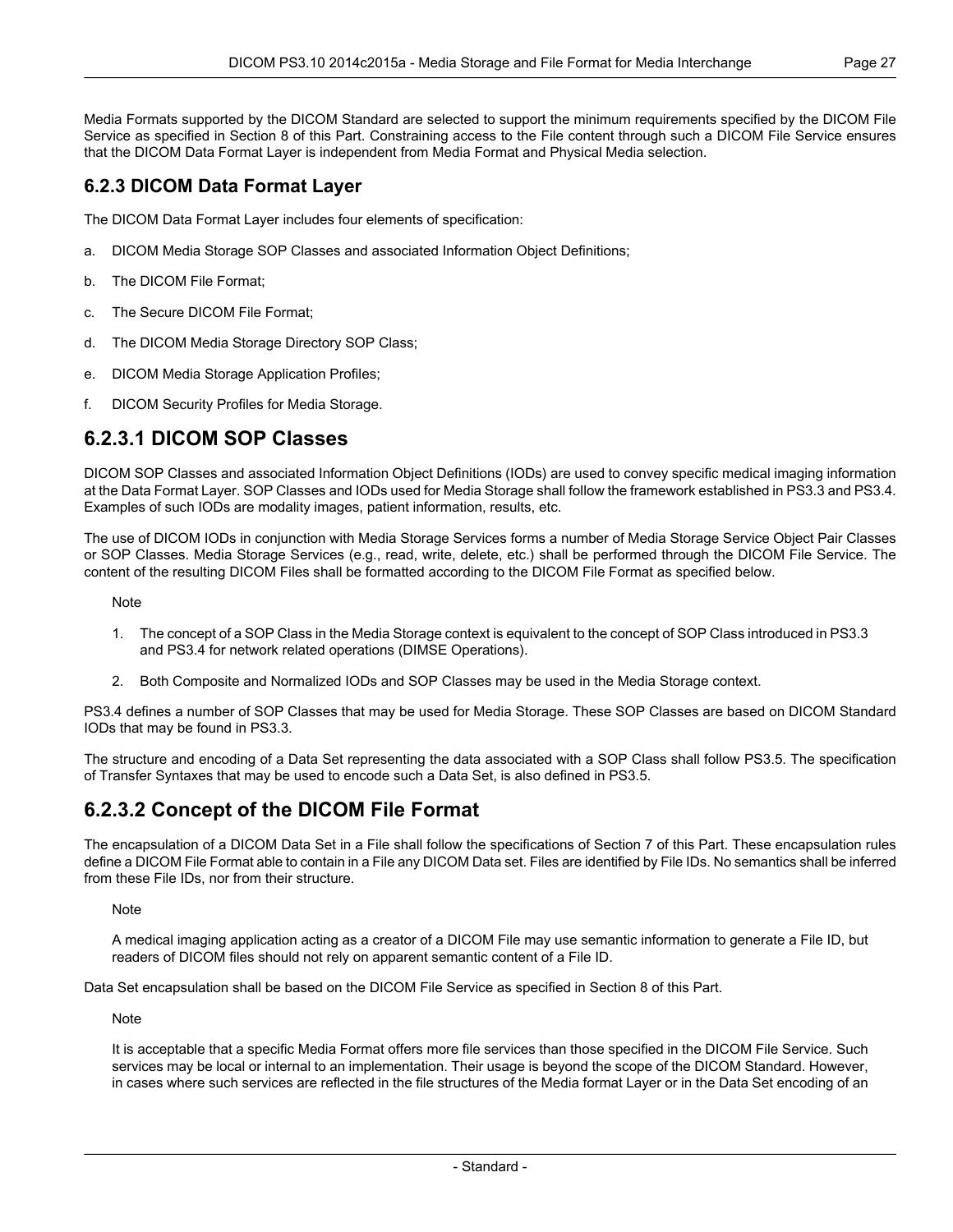Information Object, the extension of such services in a manner that jeopardizes interoperability should not be done (e.g., File IDs longer than those specified in the DICOM File Service).

<span id="page-27-0"></span>The encapsulation of a DICOM File in a Secure DICOM File shall follow the specifications of [Section](#page-33-1) 7.4 of this Part. These encapsulation rules define a mechanism for creating a Secure DICOM File by encapsulating an unprotected DICOM File as payload within a secure envelope.

### **6.2.3.3 DICOM Medical Information Directory**

<span id="page-27-1"></span>In addition to the DICOM Image and Image related SOP Classes (e.g., results, patients) other SOP Classes tailored for media storage may be used to provide references (or directories) based on medical information, thus facilitating access to the clinical imaging information. Such a SOP Class is the Media Storage Directory SOP Class as defined in [PS3.4](part04.pdf#PS3.4). Instances of this SOP Class are conveyed in the File with a File ID of DICOMDIR.

#### **6.2.4 DICOM Media Storage Application Profiles**

A Media Storage Application Profile defines a selection of choices at the various layers of the DICOM Media Storage Model that are applicable to a specific need or context in which the media interchange is intended to be performed. Such choices are formally specified as a Media Storage Application Profile in order to ensure interoperability between implementations conforming to the same Media Storage Application Profile. It facilitates conformance statements that allow users to assess interoperability of different implementations.

Media Storage Application Profiles shall include:

- a. The description of the need addressed by the Application Profile (e.g., cardiac, echography, angiography) and its context of application;
- b. The selection, at the Data Format Layer, of a number of specific IODs and associated SOP Classes. For standard DICOM SOP Classes, this shall be done by reference to [PS3.4.](part04.pdf#PS3.4) These SOP Classes, like any other DICOM SOP Classes are assigned a unique registered UID. For each SOP Class it shall be stated if its support is required or optional within the context of this profile;
- c. The selection of a specific Media Format definition. This is done by reference to [PS3.12](part12.pdf#PS3.12) that specify the selected Physical Medium, a specific associated Media Format and the mapping of this Media Format (or file system) services onto the DICOM File Service;
- d. The selection of appropriate Transfer Syntaxes;
- e. The selection of a specific Security Profile. This is done by reference to [PS3.15](part15.pdf#PS3.15) that specifies the cryptographic algorithms to be used to encapsulate the DICOM Files of the DICOM File Set into Secure DICOM Files. If a Media Storage Application Profile selects no Security Profile, then the Application Profile is unsecure and the Secure DICOM File Format shall not be used with that Application Profile;
- <span id="page-27-2"></span>f. Other choices facilitating interoperability such as specific limits (e.g., maximum file sizes, if necessary, support of options, if any).

The complete definition and structure of a Media Storage Application Profiles is specified by [PS3.11](part11.pdf#PS3.11). A number of Standard Application Profiles corresponding to different needs are included in [PS3.11](part11.pdf#PS3.11).

#### **6.2.5 Media Storage and The DICOM Standard Structure**

[Figure](#page-28-0) 6.2-2 provides an overview of the relationship between the functional areas identified by the DICOM Media Storage Model introduced in [Section](#page-24-2) 6.2 and the various Parts of the DICOM Standard related to Media Storage. A number of Parts of the DICOM Standard are common between Network Communication and Media Interchange.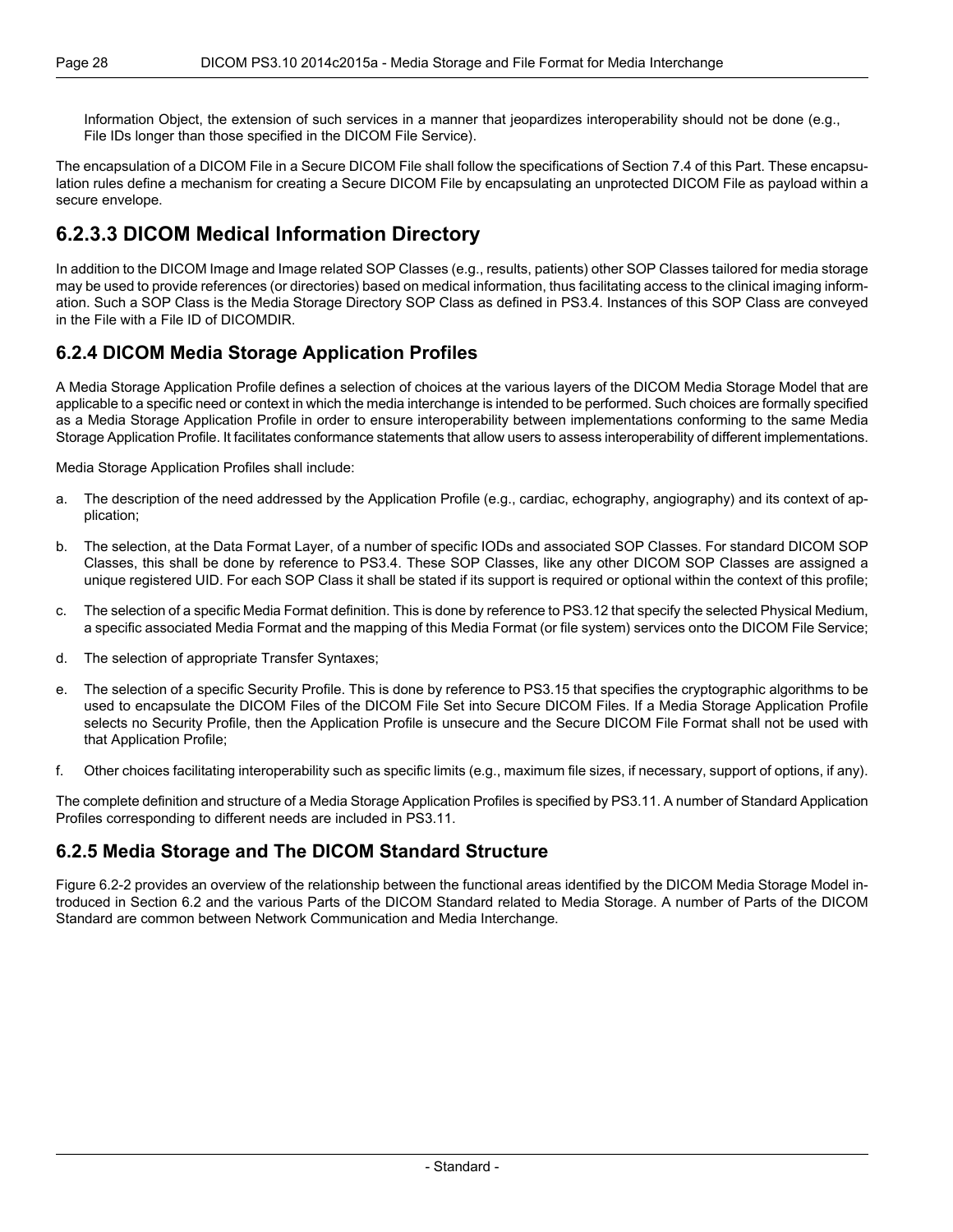<span id="page-28-0"></span>

| Parts of DICOM Standard                                           |         | Network       | Media Storage |
|-------------------------------------------------------------------|---------|---------------|---------------|
|                                                                   | General | Communication | Interchange   |
| PS 3.1 Introduction and Overview                                  |         |               |               |
| PS3.2 Conformance                                                 |         |               |               |
| PS3.3 Information Object Definitions                              |         |               |               |
| PS3.4 Service Class Specifications                                |         |               |               |
| PS3.5 Data Structures and Encoding                                |         |               |               |
| PS3.6 Data Dictionary                                             |         |               |               |
| PS3.7 Message Exchange                                            |         |               |               |
| PS3.8 Network Communication<br>Support for Message Exchange       |         |               |               |
| PS. 3.10 Media Storage and File<br>Format for Media Interchange   |         |               |               |
| PS3.11 Media Storage Application<br><b>Profiles</b>               |         |               |               |
| PS3. 12 Media Formats and Physical<br>Media for Media Interchange |         |               |               |
| PS3.14 Grayscale Standard Display<br>Format                       |         |               |               |
| PS3.15 Security and System<br><b>Management Profiles</b>          |         |               |               |
| PS3.16 Content Mapping Resource                                   |         |               |               |
| PS3.17 Explanatory Information                                    |         |               |               |
| PS3.18 Web Access to DICOM<br>Persistent Objects (WADO)           |         |               |               |
| PS3.19 Application Hosting                                        |         |               |               |
| PS3.20 Transformation of DICOM to<br>andfrom HL7 Standards        |         |               |               |

**Figure 6.2-2. Media Storage and DICOM Parts**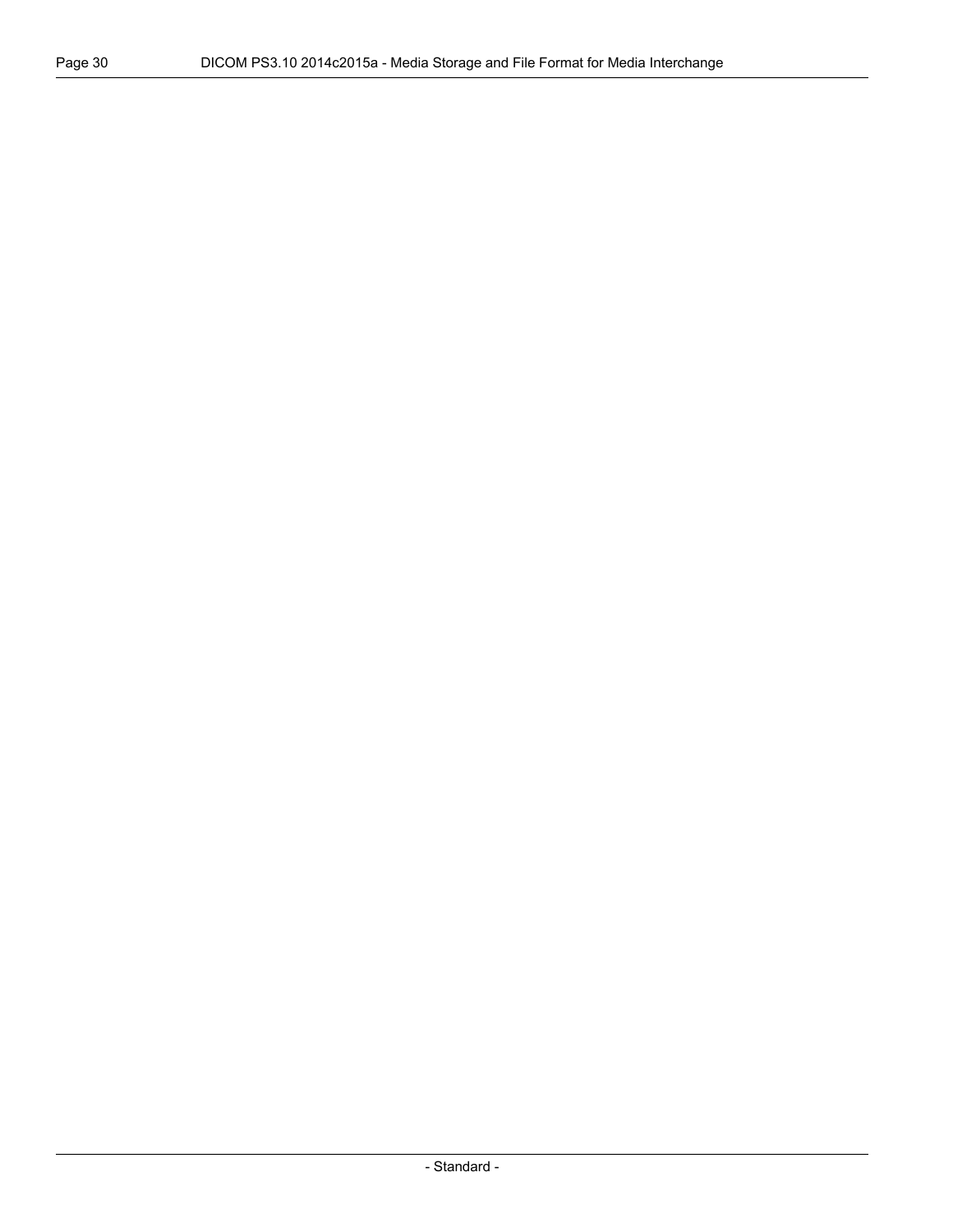# <span id="page-30-0"></span>**7 DICOM File Format**

<span id="page-30-2"></span>The DICOM File Format provides a means to encapsulate in a file the Data Set representing a SOP Instance related to a DICOM IOD. As shown in [Figure](#page-30-2) 7-1, the byte stream of the Data Set is placed into the file after the DICOM File Meta Information. Each file contains a single SOP Instance.





## <span id="page-30-1"></span>**7.1 DICOM File Meta Information**

The File Meta Information includes identifying information on the encapsulated Data Set. This header consists of a 128 byte File Preamble, followed by a 4 byte DICOM prefix, followed by the File Meta Elements shown in [Table](#page-31-0) 7.1-1. This header shall be present in every DICOM file.

The File Preamble is available for use as defined by Application Profiles or specific implementations. This Part of the DICOM Standard does not require any structure for this fixed size Preamble. It is not required to be structured as a DICOM Data Element with a Tag and a Length. It is intended to facilitate access to the images and other data in the DICOM file by providing compatibility with a number of commonly used computer image file formats. Whether or not the File Preamble contains information, the DICOM File content shall conform to the requirements of this Part and the Data Set shall conform to the SOP Class specified in the File Meta Information.

**Note** 

- 1. If the File Preamble is not used by an Application Profile or a specific implementation, all 128 bytes shall be set to 00H. This is intended to facilitate the recognition that the Preamble is used when all 128 bytes are not set as specified above.
- 2. The File Preamble may for example contain information enabling a multi-media application to randomly access images stored in a DICOM Data Set. The same file can be accessed in two ways: by a multi-media application using the preamble and by a DICOM Application that ignores the preamble.

The four byte DICOM Prefix shall contain the character string "DICM" encoded as uppercase characters of the ISO 8859 G0 Character Repertoire. This four byte prefix is not structured as a DICOM Data Element with a Tag and a Length.

The Preamble and Prefix are followed by a set of DICOM Meta Elements with Tags and Lengths as defined in [Table](#page-31-0) 7.1-1.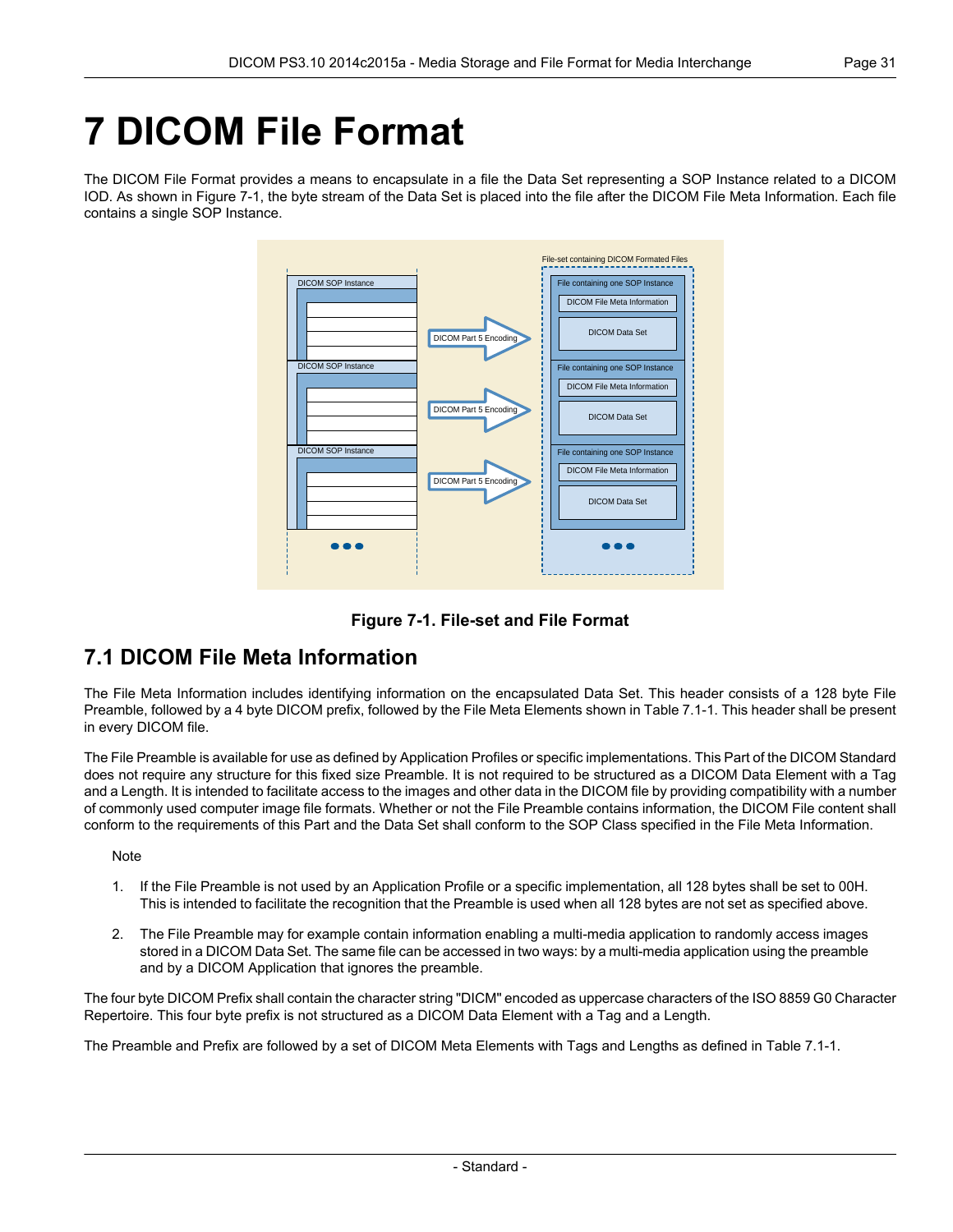<span id="page-31-0"></span>

| <b>Attribute Name</b>                     | Tag                        | <b>Type</b> | <b>Attribute Description</b>                                                                                                                                                                                                                                                                             |
|-------------------------------------------|----------------------------|-------------|----------------------------------------------------------------------------------------------------------------------------------------------------------------------------------------------------------------------------------------------------------------------------------------------------------|
| File Preamble                             | No Tag or Length<br>Fields | 1           | A fixed 128 byte field available for Application Profile or implementation specified<br>use. If not used by an Application Profile or a specific implementation all bytes<br>shall be set to 00H.                                                                                                        |
|                                           |                            |             | File-set Readers or Updaters shall not rely on the content of this Preamble to<br>determine that this File is or is not a DICOM File.                                                                                                                                                                    |
| <b>DICOM Prefix</b>                       | No Tag or Length<br>Fields | 1           | Four bytes containing the character string "DICM". This Prefix is intended to be<br>used to recognize that this File is or not a DICOM File.                                                                                                                                                             |
| File Meta Information<br>Group Length     | (0002, 0000)               | 1           | Number of bytes following this File Meta Element (end of the Value field) up to<br>and including the last File Meta Element of the Group 2 File Meta Information                                                                                                                                         |
| File Meta Information<br>Version          | (0002,0001)                | 1           | This is a two byte field where each bit identifies a version of this File Meta<br>Information header. In version 1 the first byte value is 00H and the second value<br>byte value is 01H.                                                                                                                |
|                                           |                            |             | Implementations reading Files with Meta Information where this attribute has bit<br>0 (Isb) of the second byte set to 1 may interpret the File Meta Information as<br>specified in this version of PS3.10. All other bits shall not be checked.                                                          |
|                                           |                            |             | <b>Note</b>                                                                                                                                                                                                                                                                                              |
|                                           |                            |             | A bit field where each bit identifies a version, allows explicit indication<br>of the support of multiple previous versions. Future versions of the File<br>Meta Information that can be read by version 1 readers will have bit 0<br>of the second byte set to 1                                        |
| Media Storage SOP<br>Class UID            | (0002, 0002)               | 1           | Uniquely identifies the SOP Class associated with the Data Set. SOP Class<br>UIDs allowed for media storage are specified in PS3.4 - Media Storage<br><b>Application Profiles.</b>                                                                                                                       |
| Media Storage SOP<br>Instance UID         | (0002, 0003)               | 1           | Uniquely identifies the SOP Instance associated with the Data Set placed in the<br>file and following the File Meta Information.                                                                                                                                                                         |
| Transfer Syntax UID                       | (0002, 0010)               | 1           | Uniquely identifies the Transfer Syntax used to encode the following Data Set.<br>This Transfer Syntax does not apply to the File Meta Information.                                                                                                                                                      |
|                                           |                            |             | <b>Note</b>                                                                                                                                                                                                                                                                                              |
|                                           |                            |             | It is recommended to use one of the DICOM Transfer Syntaxes<br>supporting explicit Value Representation encoding to facilitate<br>interpretation of File Meta Element Values. JPIP Referenced Pixel Data<br>Transfer Syntaxes are not used (see PS3.5).                                                  |
| <b>Implementation Class</b><br><b>UID</b> | (0002, 0012)               | 1           | Uniquely identifies the implementation that wrote this file and its content. It<br>provides an unambiguous identification of the type of implementation that last<br>wrote the file in the event of interchange problems. It follows the same policies<br>as defined by PS3.7 (association negotiation). |
| Implementation Version<br>Name            | (0002, 0013)               | $\mathsf 3$ | Identifies a version for an Implementation Class UID (0002,0012) using up to<br>16 characters of the repertoire identified in Section 8.5. It follows the same<br>policies as defined by PS3.7 (association negotiation).                                                                                |

**Table 7.1-1. DICOM File Meta Information**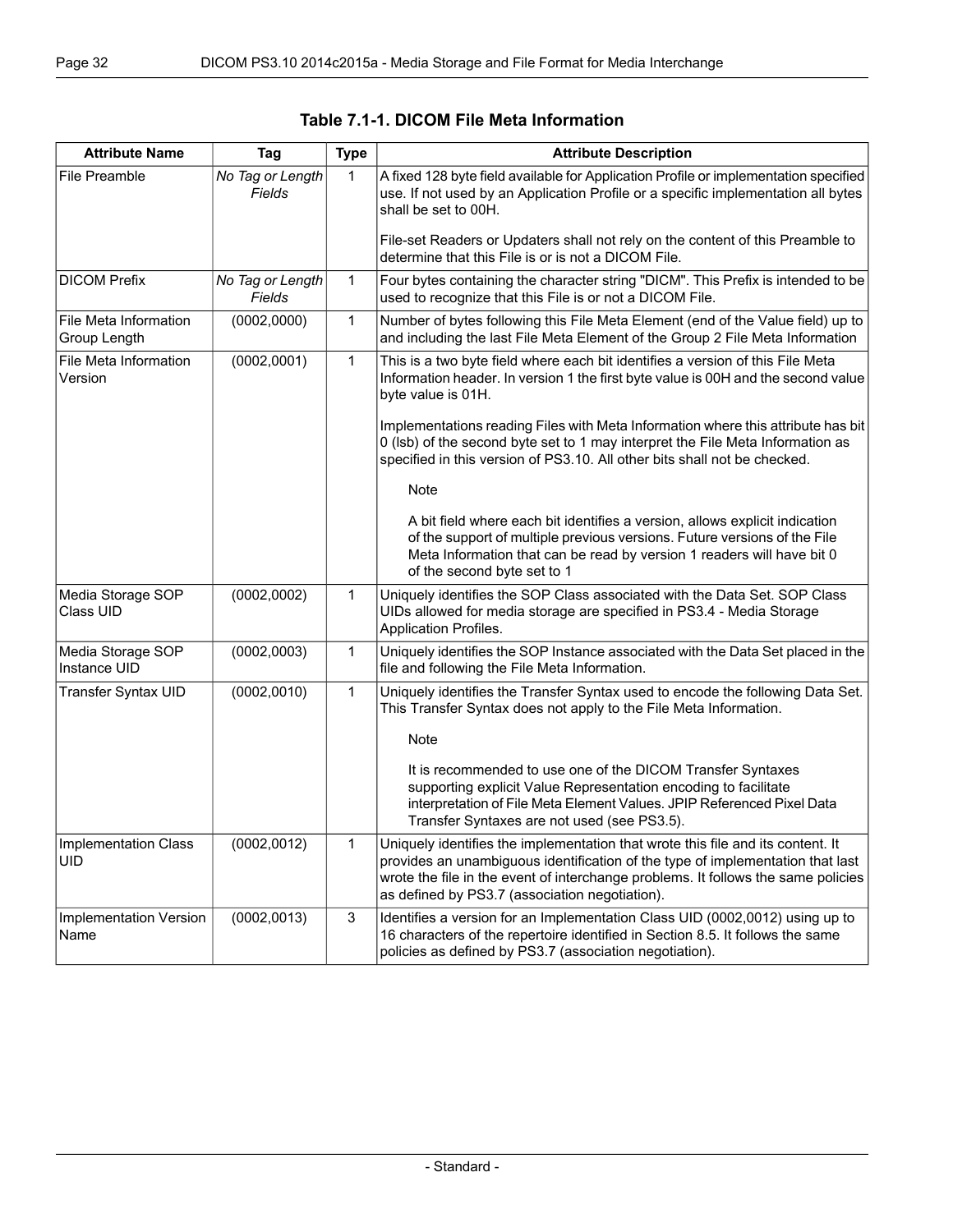| <b>Attribute Name</b>                               | Tag          | <b>Type</b>    | <b>Attribute Description</b>                                                                                                                                                                                                                                                                                                                                          |
|-----------------------------------------------------|--------------|----------------|-----------------------------------------------------------------------------------------------------------------------------------------------------------------------------------------------------------------------------------------------------------------------------------------------------------------------------------------------------------------------|
| Source Application Entity<br>Title                  | (0002, 0016) | 3              | The DICOM Application Entity (AE) Title of the AE that wrote this file's content<br>(or last updated it). If used, it allows the tracing of the source of errors in the<br>event of media interchange problems. The policies associated with AE Titles<br>are the same as those defined in PS3.8.                                                                     |
|                                                     |              |                | <b>Note</b>                                                                                                                                                                                                                                                                                                                                                           |
|                                                     |              |                | If the data set was created de novo by the application writing the file,<br>its AE Title, if it has one, may be used. If the data set was received<br>over the network, there is potential ambiguity as to whether the value<br>is the same as Sending Application Entity Title (0002,0017) or Receiving<br>Application Entity Title (0002,0018) or some other value. |
| Sending Application<br><b>Entity Title</b>          | (0002, 0017) | 3              | The DICOM Application Entity (AE) Title of the AE that sent this file's content<br>over a network.                                                                                                                                                                                                                                                                    |
|                                                     |              |                | <b>Note</b>                                                                                                                                                                                                                                                                                                                                                           |
|                                                     |              |                | This is the AE that was the sender (source) of the content (the data<br>set), in the case of a data set sent over the network (i.e., the Calling<br>AET of the SCU for a C-STORE operation). If the data set was instead<br>created de novo by the application writing the file, it should not be<br>present.                                                         |
| <b>Receiving Application</b><br><b>Entity Title</b> | (0002, 0018) | 3              | The DICOM Application Entity (AE) Title of the AE that received this file's content<br>over a network.                                                                                                                                                                                                                                                                |
|                                                     |              |                | Note                                                                                                                                                                                                                                                                                                                                                                  |
|                                                     |              |                | This is the AE that was the recipient (destination) of the content (the<br>data set), in the case of a data set received over the network (i.e., the<br>Called AET of the SCP for a C-STORE operation). If the data set was<br>instead created de novo by the application writing the file, it should not<br>be present.                                              |
| Private Information<br>Creator UID                  | (0002, 0100) | 3              | The UID of the creator of the private information (0002,0102).                                                                                                                                                                                                                                                                                                        |
| Private Information                                 | (0002, 0102) | 1 <sup>C</sup> | Contains Private Information placed in the File Meta Information. The creator<br>shall be identified in (0002,0100). Required if Private Information Creator UID<br>(0002,0100) is present.                                                                                                                                                                           |

Except for the 128 byte preamble and the 4 byte prefix, the File Meta Information shall be encoded using the Explicit VR Little Endian Transfer Syntax (UID=1.2.840.10008.1.2.1) as defined in DICOM [PS3.5](part05.pdf#PS3.5). Values of each File Meta Element shall be padded when necessary to achieve an even length, as specified in [PS3.5](part05.pdf#PS3.5) by their corresponding Value Representation. The Unknown (UN) Value Representation shall not be used in the File Meta Information. For compatibility with future versions of this Standard, any Tag (0002,xxxx) not defined in [Table](#page-31-0) 7.1-1 shall be ignored.

<span id="page-32-0"></span>Values of all Tags (0002,xxxx) are reserved for use by this Standard and later versions of DICOM. Data Elements with a group of 0002 shall not be used in data sets other than within the File Meta Information.

**Note** 

[PS3.5](part05.pdf#PS3.5) specifies that Elements with Tags (0001,xxxx), (0003,xxxx), (0005,xxxx), and (0007,xxxx) shall not be used.

## **7.2 Data Set Encapsulation**

Each File shall contain a single Data Set representing a single SOP Instance related to a single SOP Class (and corresponding IOD).

**Note** 

A file may contain more than a single 2D image frame as specific IODs may be defined to include multiple frames.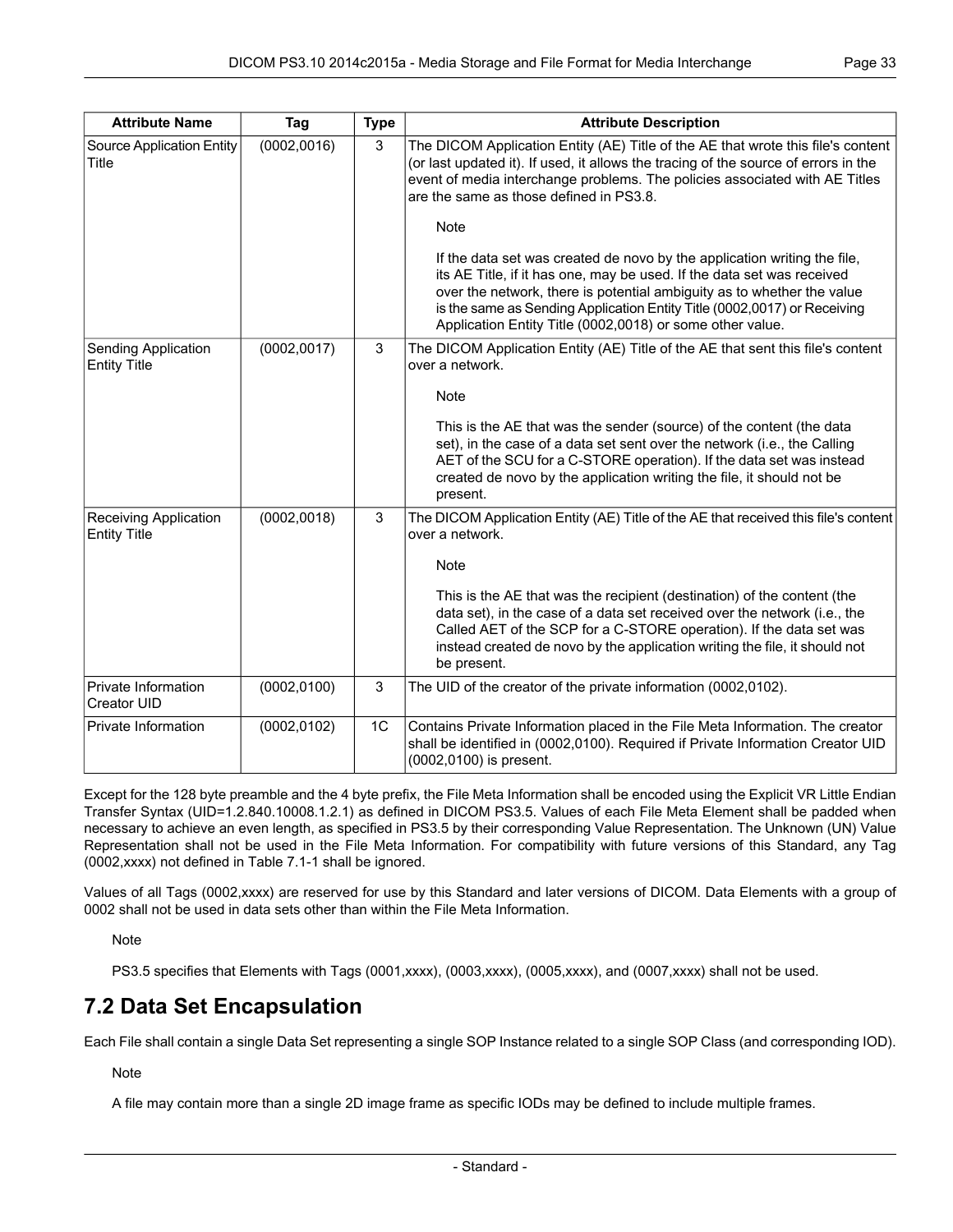The Transfer Syntax used to encode the Data Set shall be the one identified by the Transfer Syntax UID of the DICOM File Meta Information.

Note

- 1. The Transfer Syntax used to encode the Data Set cannot be changed within the Data Set; i.e., the Transfer Syntax UID Data Element may not occur anywhere within the Data Set, e.g., nested within a Sequence Item.
- 2. A DICOM Data Set does not include its total length. The end of the file indication provided by the DICOM File Service (see [Section](#page-37-0) 8.4) is the only indication of the end of the Data Set.

<span id="page-33-0"></span>The last Data Element of a Data Set may be Data Element (FFFC,FFFC) if padding of a Data Set is desired when a file is written. The Value of this Data Set Trailing Padding Data Element (FFFC,FFFC) has no significance and shall be ignored by all DICOM implementations reading this Data Set. File-set Readers or Updaters shall be able to process this Data Set Trailing Padding (FFFC,FFFC) either in the Data Set following the Meta Information or in Data Sets nested in a Sequence (see [PS3.5](part05.pdf#PS3.5)).

## **7.3 Support of File Management Information**

The DICOM File Format does not include file management information in order to avoid duplication with functions related to the Media Format Layer. If necessary for a given DICOM Application Profile, the following information should be offered by the Media Format Layer:

- a. File content owner identification;
- b. File access statistics (e.g., date and time of creation);
- <span id="page-33-1"></span>c. Application file access control;
- d. Physical media access control (e.g., write protect).

## **7.4 Secure DICOM File Format**

A Secure DICOM File shall contain a single DICOM File encapsulated with the Cryptographic Message Syntax as defined in RFC 3369. Depending on the cryptographic algorithms used for encapsulation, a Secure DICOM File can provide one or more the following security properties:

- Data Confidentiality (by means of encryption)
- Data Origin Authentication (by means of certificates and digital signatures)
- Data Integrity (by means of digital signatures)

In addition, a Secure DICOM File offers the possibility to communicate encryption keys and certificates to the intended recipients by means of key transport, key agreement or symmetric key-encryption key schemes.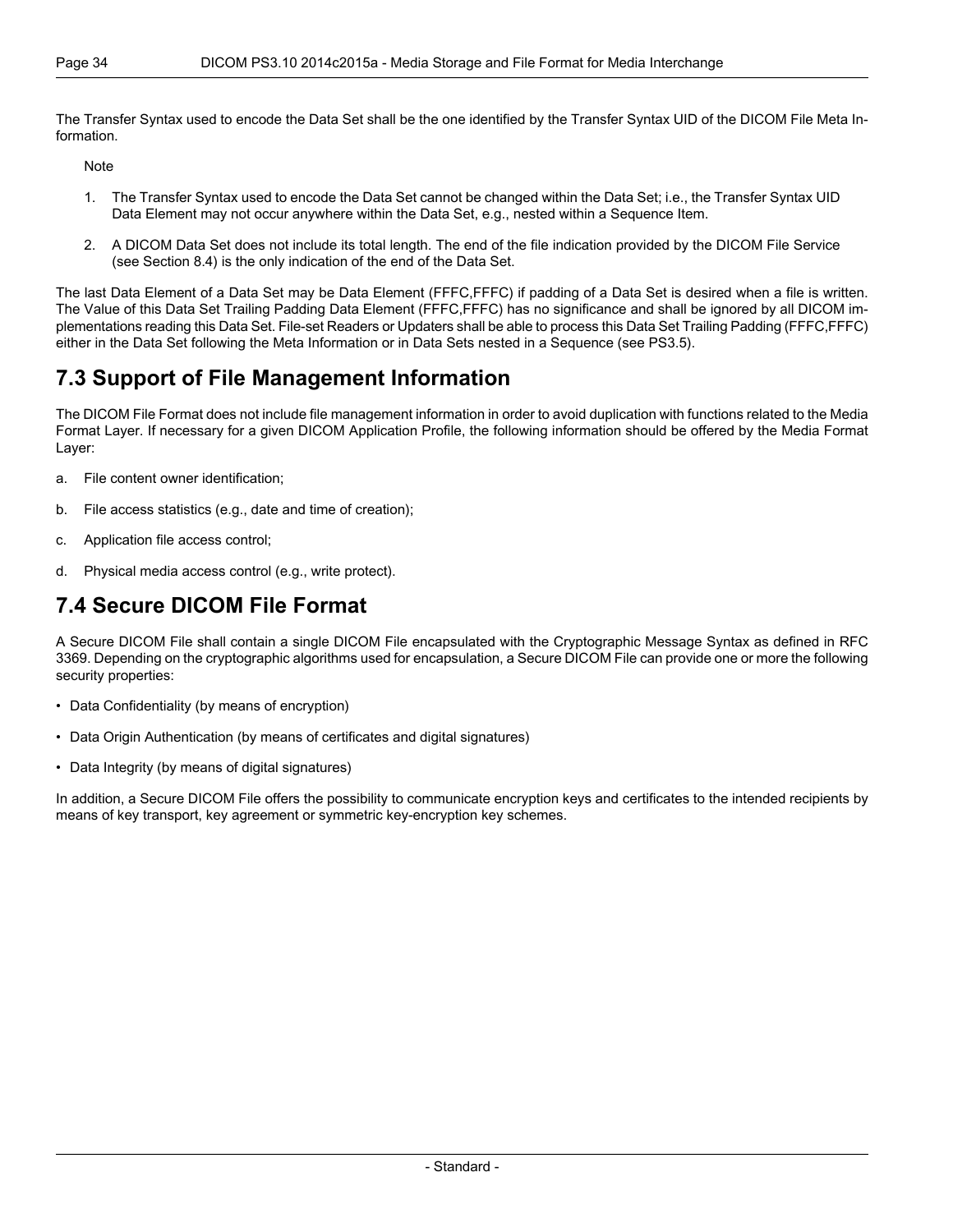## <span id="page-34-0"></span>**8 DICOM File Service**

The DICOM File Service specifies an abstract view of files from the point of view of a service user in the Data Format Layer. Constraining access to the content of files by Application Entities through such a DICOM File Service ensures independence of the Data Format Layer functions from specific Media Format and Physical Media selections.

#### Note

This DICOM File Service definition is abstract in the sense that it is only the specification of a boundary. Its focus is limited to the aspects directly related to the access to the data structures of the Media Format Layer (not the specifications of the data structures themselves). Even though the DICOM File Service may be described by means of a number of abstract primitives such as read, write, delete, etc., it is not intended to be the definition of an Application Programming Interface (API).

The DICOM File Service specified for Media Storage offers a basic service, simple enough to be supported by a wide range of commonly available Media Format (or file systems), but rich enough to provide the key functions to effectively manage files and access their content. The following sections specify the minimum mandatory requirements that shall be met by any physical media and associated media format to comply with the DICOM Media Storage model.

#### Note

<span id="page-34-1"></span>It is acceptable that a specific Media Format offers more file services than those specified in the DICOM File Service. Such services may be internal to an implementation (i.e., not visible through the data structures on the Storage Media). Their usage is beyond the scope of the DICOM Standard. However, in cases where such services are reflected in the file structures of the Media format Layer or in the Data Set encoding an Information Object, the extension of such services in a manner that jeopardizes interoperability should not be done (e.g., File IDs longer than specified in the DICOM File Service).

### **8.1 File-set**

The DICOM File Service offers the ability to create and access one or more files in a File-set. A File-set is a collection of files that share a common naming space within which File IDs (see [Section](#page-35-0) 8.2) are unique. No semantics is attached to the order of Files within a File-set.

Note

- 1. The DICOM File Service does not require that Files within a File-set be simultaneously accessible (e.g., sequentially accessed media such as tapes are supported).
- 2. The DICOM File Service does not explicitly include the notion of distributing a File-set or a File across multiple "volumes/physical medium". However the transparent support by the Media Format Layer of such a feature is not precluded.

A File ID naming space (corresponding to a File-set) shall be associated with an appropriate feature of a Media Format defined structure. This mapping shall be specified in [PS3.12](part12.pdf#PS3.12) for each Media Format specification (this is integral to the specification of the relationship between any specific Media Format services and the DICOM File Services defined in this part).

Note

An example of such a relationship is to map the File ID naming space to a volume in a personal computer Media Format or a partition in a workstation File System on a removable medium. Another example is to map the File ID naming space to a directory and its tree of sub-directories. In this case it could offer the possibility of supporting multiple File-sets (one per directory) on the same physical medium. Each File-set would have its own DICOMDIR File. To ensure interoperability, [PS3.12](part12.pdf#PS3.12) shall specify these specific mapping rules between the directories and the File ID naming space of a File-set (including the rules to unambiguously locate the DICOMDIR File).

A single File with the File ID DICOMDIR shall be included in each File-set.

Each File-set shall be uniquely identified by a File-set UID that shall be registered according to the UID registration rules specified in [PS3.5](part05.pdf#PS3.5). When Files are added or removed from a File-set, the File-set UID shall not change.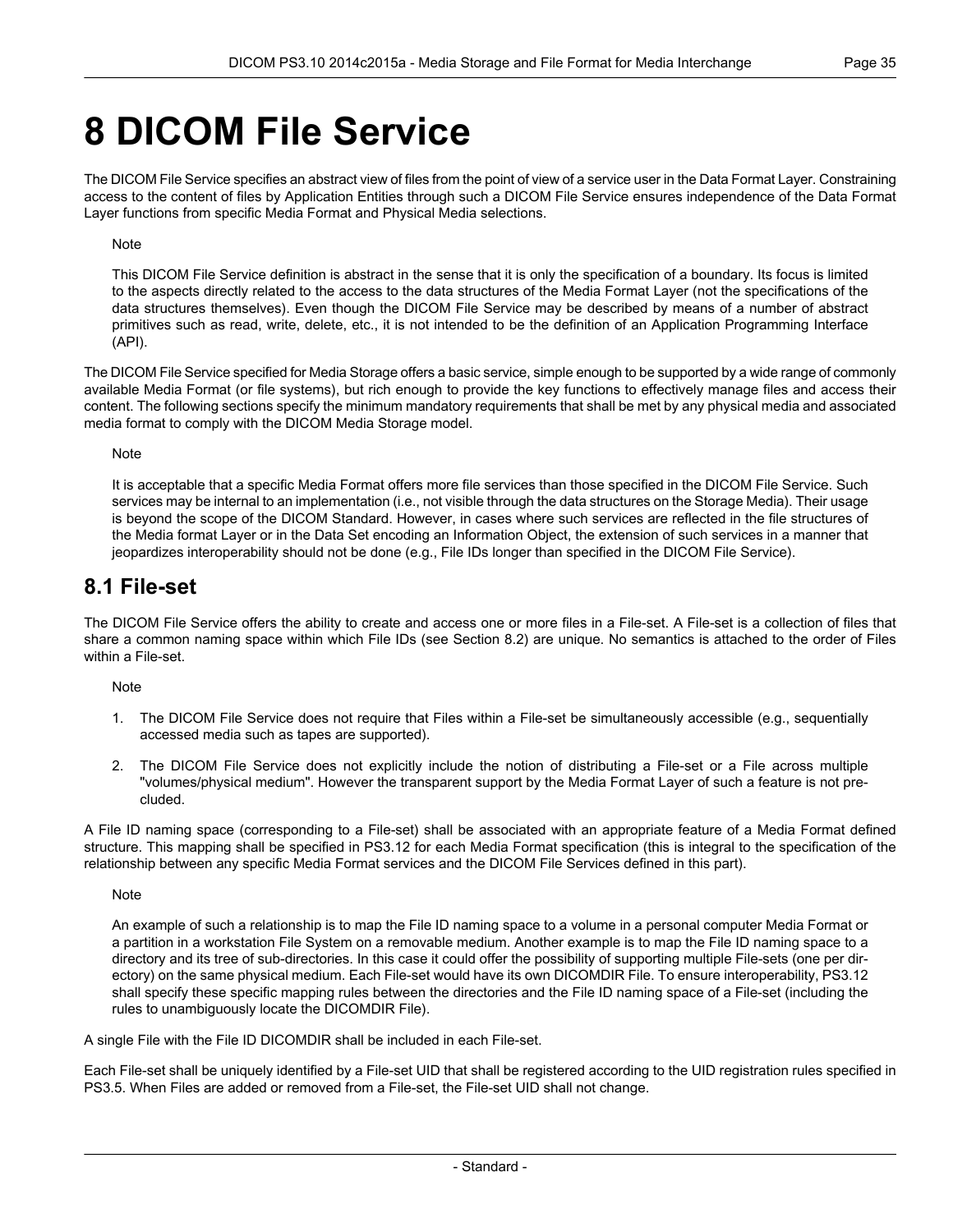A File-set may also be identified by a File-set ID, which provides a simple (but possibly not globally unique) human readable reference. A File-set ID is string of zero (0) to sixteen (16) characters from the subset of the G0 repertoire of ISO 8859 (see [Section](#page-37-1) 8.5). A Fileset ID may be associated or mapped to an appropriate identifier at the Media Format Layer.

Note

- 1. Continuing with the personal computer Media Format example used first in the previous note, a File-set ID may be defined to be identical to a volume label.
- 2. Non-DICOM Files (Files with a content not formatted according to the requirements of this Part of the DICOM Standard) may be present in a File-set. Such files should not contain the DICOM File Meta Information specified in [Table](#page-31-0) 7.1-1 and may not be referenced by the DICOM Media Storage Directory (see [Section](#page-37-2) 8.6).

<span id="page-35-0"></span>A File-set Descriptor File (a "readme" file) may also be attached to a File-set. See [PS3.3](part03.pdf#PS3.3) for a detailed specification of the Basic Directory IOD.

## **8.2 File IDs**

Files are identified by a File ID that is unique within the context of a File-set. A File ID is an ordered sequence of File ID Components. A File ID may contain one to eight components. Each Component is a string of one to eight characters from a subset of the G0 repertoire of ISO 8859 (see [Section](#page-37-1) 8.5)

Such a structure for File IDs (a sequence of components) allows the DICOM File Service to organize file selection in a hierarchical mode. No conventions are defined by the DICOM Standard for the use of the structure of File IDs components and their content (except for the reserved File ID DICOMDIR, see [Section](#page-37-2) 8.6). Furthermore, no semantics shall be conveyed by the structure and content of such File IDs. This implies that when a File ID is assigned to any File in a File-set, the creating DICOM Application Entity may choose to structure the File ID as it wishes. Any other AE reading existing files or creating new files shall not be required to know any semantics the original creator may have associated with such a structure.

The File ID used to access a File through the abstract DICOM File Service is not necessarily the sole file identifier. The interchange Media Format (file system) may allow multiple file names to address the same physical file. Any use of alternate file names is beyond the scope of the DICOM Standard.

**Note** 

- 1. A DICOM File ID is equivalent to the commonly used concept of "path name" concatenated with a "file name". An example of a valid DICOM File ID with four components shown separated by backslashes is:SUBDIR1\SUBDIR2\SUBDIR3\AB-CDEFGH
- 2. As specified in the DICOM Storage Media Model, no semantics is attached to File ID content and structure as it relates to the DICOM Information Objects stored in these files. If used, the hierarchical structure simply provides a means to organize the Files of a File-set and facilitate their selection.
- <span id="page-35-1"></span>3. The DICOM File Service does not specify any "separator" between the Components of the File ID. This is a Value Representation issue that may be addressed in a specific manner by each Media Format Layer. In DICOM IODs, File ID Components are generally handled as multiple Values and separated by "backslashes". There is no requirement that Media Format Layers use this separator.
- 4. DICOM files stored on interchange media may have an alternate file name or link that uses less restricted file names, such as a filename extension (e.g., ".dcm" in accordance with RFC 3240).

### **8.3 File Management Roles and Services**

When DICOM Application Entities participate in the exchange of information by the interchange of Storage Media, they perform through the DICOM File Service a number of Media Storage Services:

- a. M-WRITE, to create new files in a File-set and assign them a File ID;
- b. M-READ to read existing files based on their File ID;
- c. M-DELETE to delete existing files based on their File ID;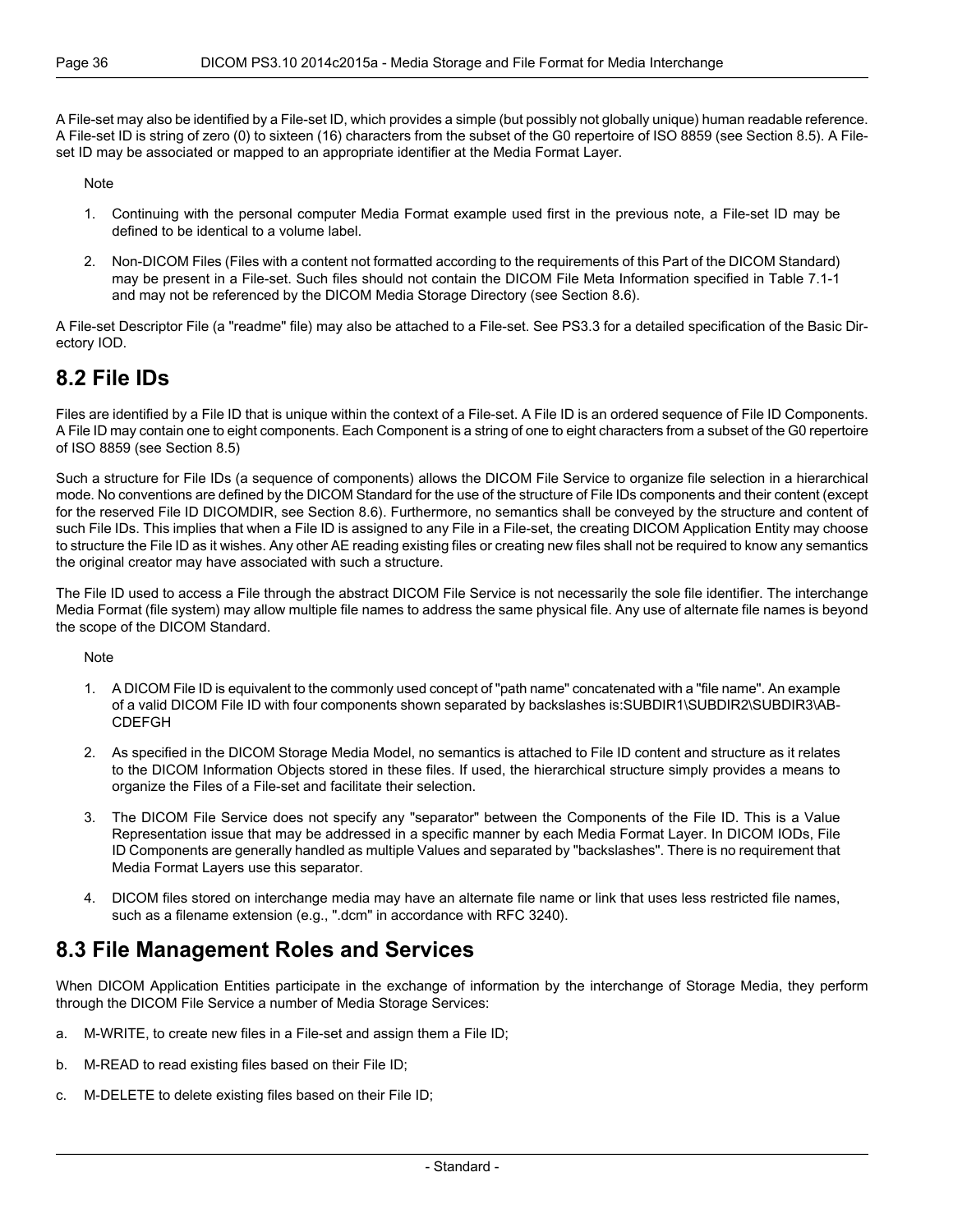- d. M-INQUIRE FILE-SET to inquire free space available for creating new files within the File-set;
- e. M-INQUIRE FILE to inquire date and time of file creation (or last update if applicable) for any file within the File-set.

A DICOM Application Entity may take one or more of the following three roles:

- a. File-set Creator (FSC). Such an Application Entity, exercises this role by means of M-WRITE Operations to create the DICOMDIR File (see [Section](#page-37-2) 8.6) and zero or more DICOM Files;
- b. File-set Reader (FSR). Such an Application Entity, exercises this role by means of M-READ Operations to access one or more Files in a File-set. A File-set Reader shall not modify any of the files of the File-set (including the DICOMDIR File);
- File-set Updater (FSU). Such an Application Entity, exercises this role by means of M-READ, M-WRITE, and M-DELETE Operations. It reads, but shall not modify, the content of any of the DICOM files in a File-set except for the DICOMDIR File. It may create additional Files by means of an M-WRITE or delete existing Files in a File-set by means of an M-DELETE.

Note

Although a File-set Updater (FSU) may include the functions corresponding to a File-set Creator (FSC) and a File-set Reader (FSR), it is not required that implementations supporting an FSU role also support an FSC or an FSR role..

The use of the concept of roles in DICOM Conformance Statements will result in a more precise expression of the capabilities of implementations supporting DICOM Media Storage. Conforming implementations shall support one of the following choices:

- a. File-set Creator,
- b. File-set Reader,
- c. File-set Creator and File-set Reader,
- d. File-set Updater,
- e. File-set Updater and File-set Creator,
- f. File-set Updater and File-set Reader,
- <span id="page-36-0"></span>g. File-set Updater, File-set Creator and File-set Reader.

Based on the roles supported by a DICOM Application Entity, the DICOM File Service shall support the Media Operations defined in [Table](#page-36-0) 8.3-1.

| <b>Media Operations</b><br><b>Roles</b> | <b>M-WRITE</b> | <b>M-READ</b> | <b>M-DELETE</b> | <b>M-INQUIRE FILE-SET</b> | <b>M-INQUIRE FILE</b> |
|-----------------------------------------|----------------|---------------|-----------------|---------------------------|-----------------------|
| <b>FSC</b>                              | Mandatory      | Not required  | Not required    | Mandatory                 | Not required          |
| <b>FSR</b>                              | Not required   | Mandatory     | Not required    | Not required              | Mandatory             |
| FSC+FSR                                 | Mandatory      | Mandatory     | Not required    | Mandatory                 | Mandatory             |
| <b>FSU</b>                              | Mandatory      | Mandatory     | Mandatory       | Mandatory                 | Mandatory             |
| FSU+FSC                                 | Mandatory      | Mandatory     | Mandatory       | Mandatory                 | Mandatory             |
| FSU+FSR                                 | Mandatory      | Mandatory     | Mandatory       | Mandatory                 | Mandatory             |
| FSU+FSC+FSR                             | Mandatory      | Mandatory     | Mandatory       | Mandatory                 | Mandatory             |

#### **Table 8.3-1. Media Operations and Roles**

#### Note

1. Media Preparation is outside the scope of this Part of the DICOM Standard. However it is assumed to be performed by the FS Creator.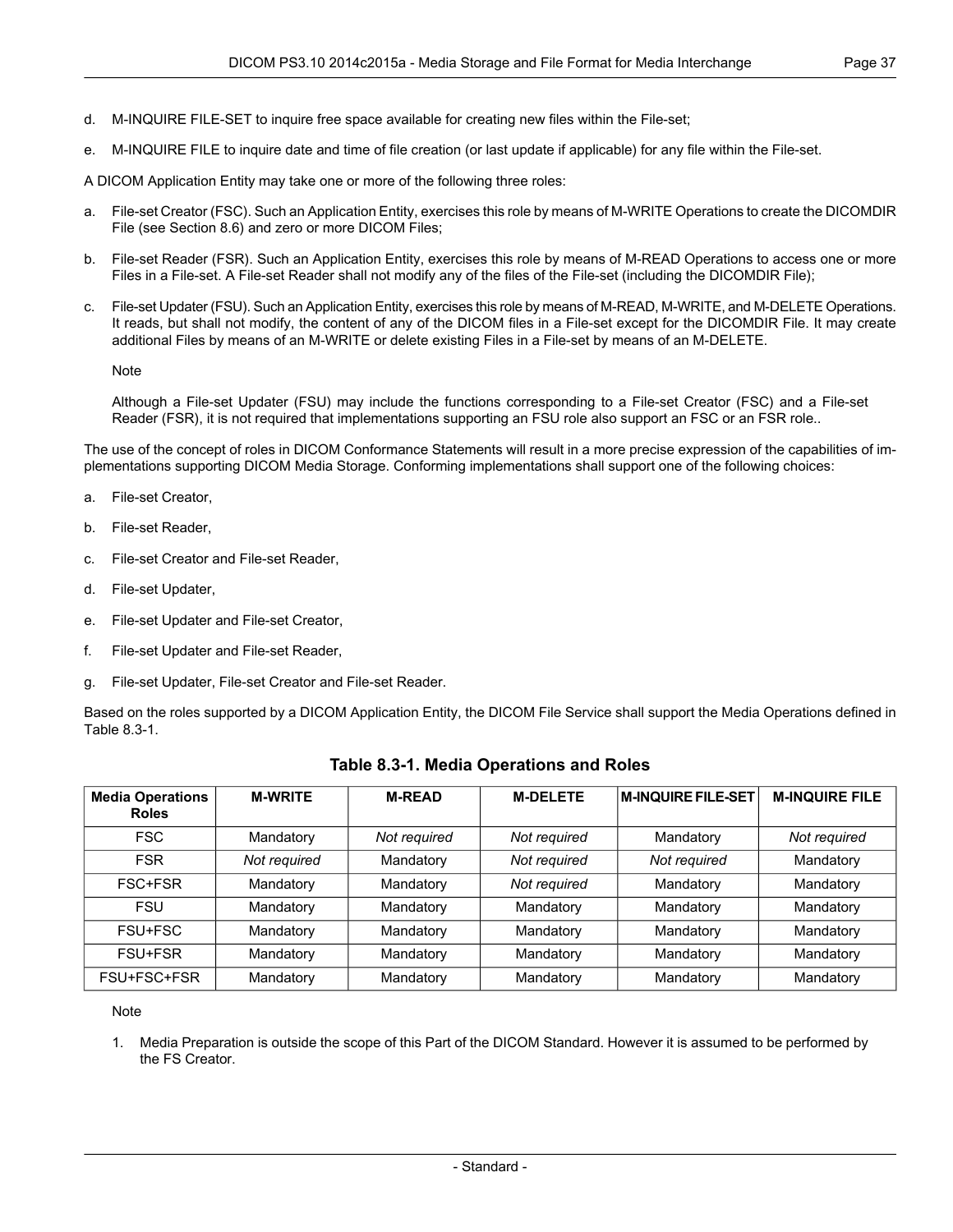- 2. The DICOM File Service does not require that file update capabilities (e.g., append) be supported by every Media Format Definition selected. The non-support of such file update capabilities to the DICOMDIR File may simply result in having to delete and create a new file in order to keep the directory information consistent.
- 3. If the content of a file needs to be updated or changed by an FSU, it is considered by this Part of the DICOM Standard as an M-DELETE Operation followed by an M-WRITE Operation. The FSU is responsible for ensuring the internal consistency of the File and its conformance to PS3.10 and the specific SOP Class stored, exactly as if the FSU was creating a new File. In particular, if an FSU implementation needs to update the file content but is not able to recognize and fully process the content of the File Preamble (see [Section](#page-30-1) 7.1), it may consider setting the first four bytes of the Preamble to "DICM" followed by 124 bytes to 00H. This would avoid introducing inconsistencies between the content of the File Preamble and the remainder of the file content. An example of this situation may occur when a TIFF IFD 0 Offset in the File Preamble points at a further TIFF IFD embedded in the DICOM Data Set, and the update operation changes the location of this embedded TIFF IFD.

### <span id="page-37-0"></span>**8.4 File Content Access**

The DICOM File Service offers the ability to access the content of any File of a File-set. The File content is an ordered string of zero or more bytes, where the first byte is at the beginning of the file and the last byte at the end of the File.

**Note** 

This File content definition as an ordered string of bytes is related to the view provided at the DICOM File Service level. It may not correspond to the physical ordering of bytes of data on a specific medium.

The DICOM File Service shall manage the delimitation of the end of the File by ensuring the user of the File Service that read access beyond the last byte will be detected and reported to the DICOM File Service user. This delimitation function is performed by the Media Format Layer.

The DICOM File Service shall offer the ability:

- a. for an FSR or FSU to perform an M-READ to read zero or more bytes of the content of a File;
- <span id="page-37-1"></span>b. for an FSC or FSU to perform an M-WRITE to write one or more bytes making the content of a File.

Note

The DICOM File Service does not require any specific capability for the selective read access or write access of the content of a file (e.g., seek or append). However it does not restrict specific Media Format definitions to support such features.

### **8.5 Character Set**

File IDs and File-set IDs shall be character strings made of characters from a subset of the G0 repertoire of ISO 8859. The following characters form this subset:

A, B, C, D, E, F, G, H, I, J, K, L, M, N, O, P, Q, R, S, T, U, V, W, X, Y, Z (uppercase)

1, 2, 3, 4, 5, 6, 7, 8, 9, 0 and \_ (underscore)

**Note** 

- <span id="page-37-2"></span>1. This is the character set defined for Control Strings (Value Representation CS - see [PS3.5\)](part05.pdf#PS3.5) except that SPACE is not included.
- 2. This character set is selected to limit characters in File IDs and File-set IDs to those that do not conflict with reserved characters and delimiters in the file systems defined in [PS3.12](part12.pdf#PS3.12). Component delimiters or other required demarcations defined in [PS3.12](part12.pdf#PS3.12) are not part of File IDs or File-set IDs

## **8.6 Reserved DICOMDIR File ID**

A single File with a File ID, DICOMDIR, shall exist as a member of every File-set. This File ID is made of a single Component (see [Section](#page-35-0) 8.2 for the File ID structure). It contains the DICOM Media Storage Directory (see [PS3.3](part03.pdf#PS3.3) for detailed specification of the Basic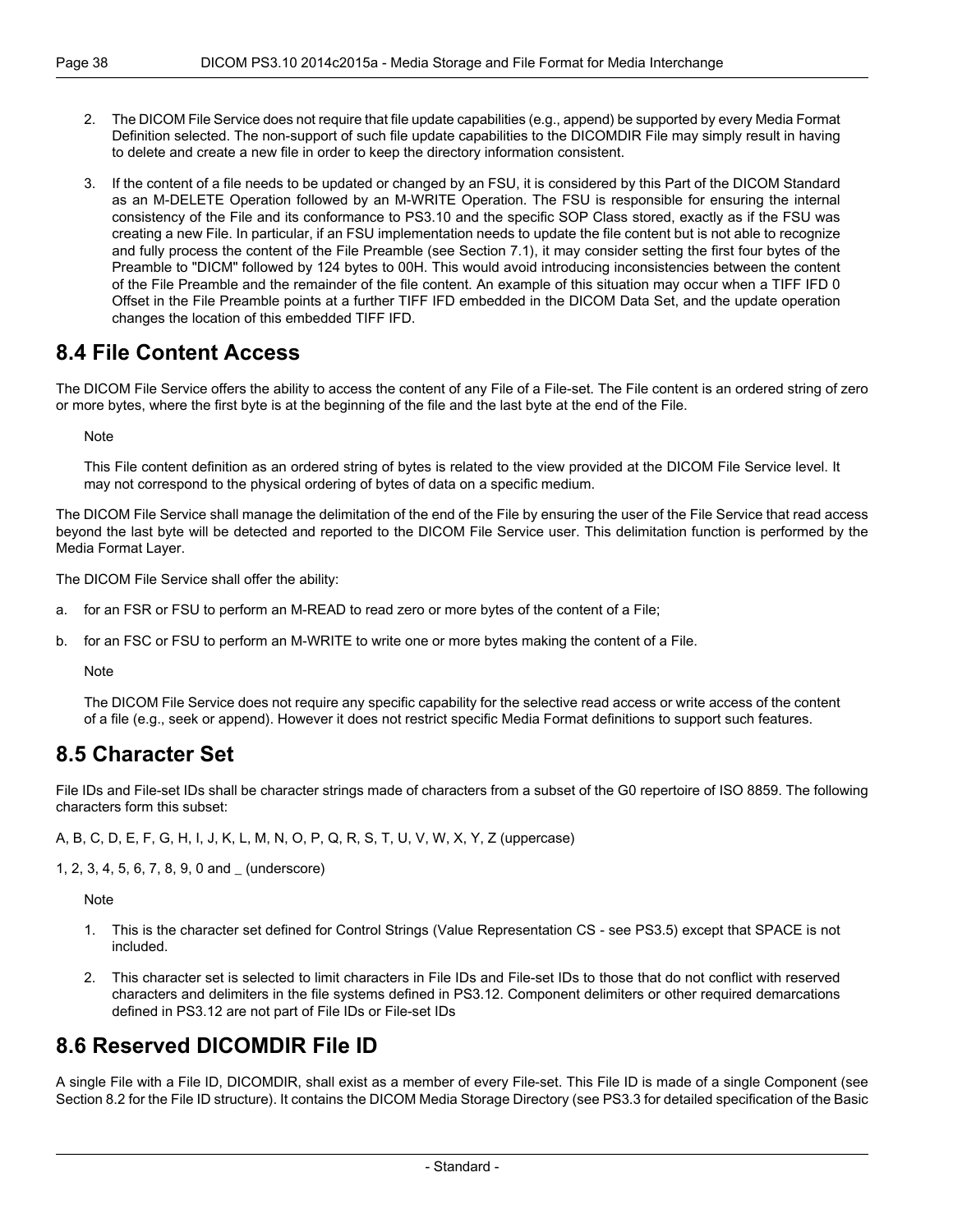Directory IOD), which includes general information about the whole File-set. This general information is always present, but optionally the directory content may be left empty in environments where it would not be needed. If the DICOMDIR File does not exist in a Fileset, the File-set does not conform to PS3.10. The DICOMDIR shall not reference Files outside of the File-set to which it belongs.

Note

- 1. An example of the content of the DICOMDIR File may be found in [Annex](#page-42-0) A.
- 2. If one chooses to map the origin of a File-set to a specific directory node in a specific Media Format, the File IDs, including the DICOMDIR File IDs, would be relative to this directory node path name.

The DICOMDIR File shall use the Explicit VR Little Endian Transfer Syntax (UID=1.2.840.10008.1.2.1) to encode the Media Storage Directory SOP Class. The DICOMDIR File shall comply with the DICOM File Format specified in Section 7 of this Standard. In particular the:

- a. SOP Class UID in the File Meta Information (header of the DICOMDIR File) shall have the Value specified in [PS3.4](part04.pdf#PS3.4) of this Standard for the Media Storage Directory SOP Class;
- b. SOP Instance UID in the File Meta Information (header of the DICOMDIR File) shall contain the File-set UID Value. The File-set UID is assigned by the Application Entity that created the File-set (FSC role, see [Section](#page-35-1) 8.3) with zero or more DICOM Files. This File-set UID Value shall not be changed by any other Application Entities reading or updating the content of the File-set.

#### Note

- 1. This policy reflects that a File-set is an abstraction of a "container" within which Files may be created or read. The Fileset UID is related to the "container" not its content. A File-set in the DICOM File Service is intended to be mapped to a supporting feature of a selected Media Format (e.g., volume or partition).
- 2. The Standard does not prevent the making of duplicate copies of a File-set (i.e., a File-set with the same File-set UID). However, within a managed domain of File-sets, a domain specific policy may be used to prevent the creation of such duplicate File-sets.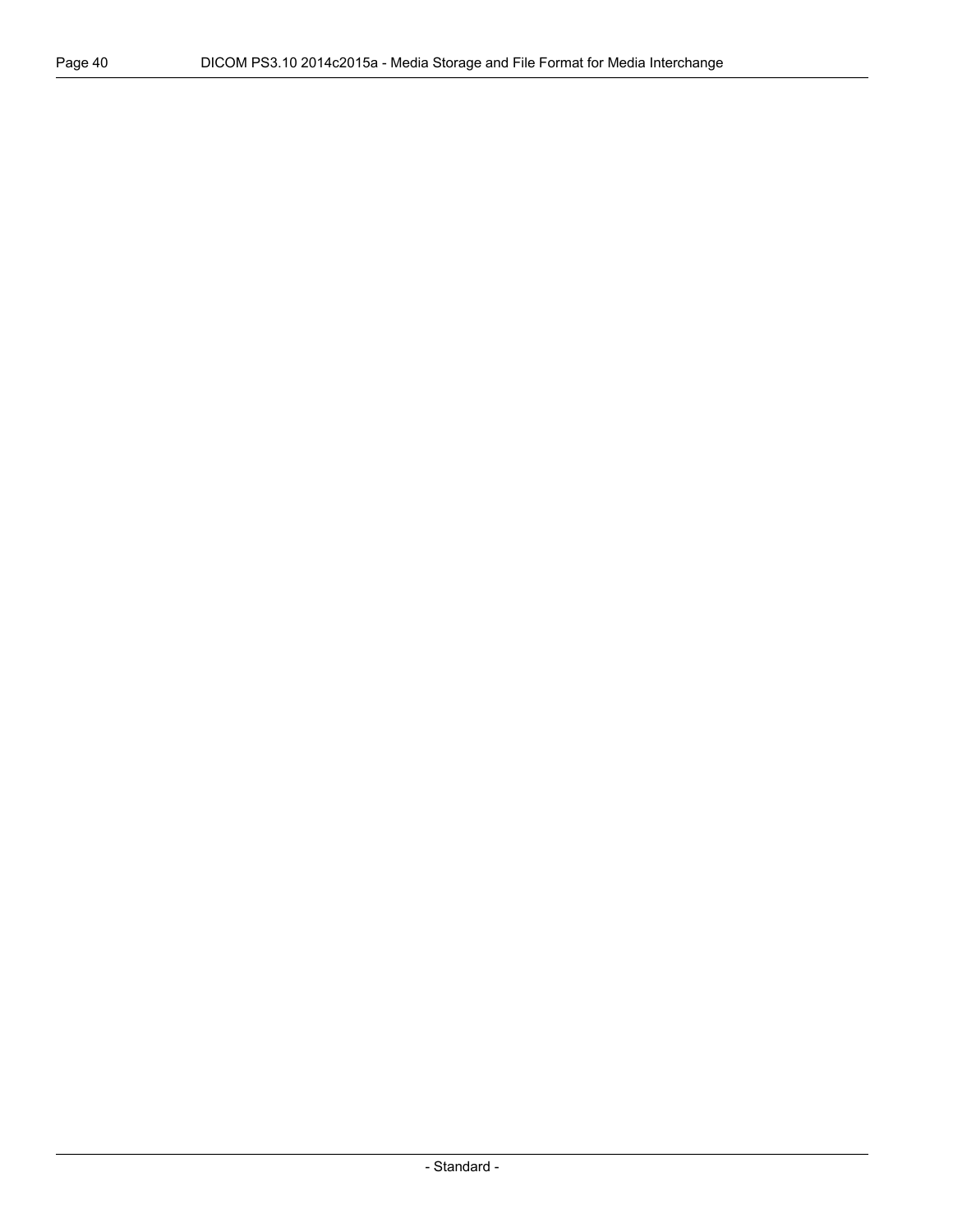## <span id="page-40-0"></span>**9 Conformance Requirements**

An implementation of PS3.10 shall:

- a. have a Conformance Statement based on a [PS3.11](part11.pdf#PS3.11) Application Profile in accordance with the framework defined in [PS3.2](part02.pdf#PS3.2);
- b. meet the requirements of the DICOM File Format as specified in **[Section](#page-30-0) 7**;
- c. support the DICOM File Service as specified in [Section](#page-35-1) 8, in one or more of the roles identified in Section 8.3;
	- d. perform the Media Operations defined in [Table](#page-36-0) 8.3-1 according to the role supported;
	- e. support the DICOMDIR File with a content as specified in the Media Storage Directory SOP Class in [PS3.4.](part04.pdf#PS3.4)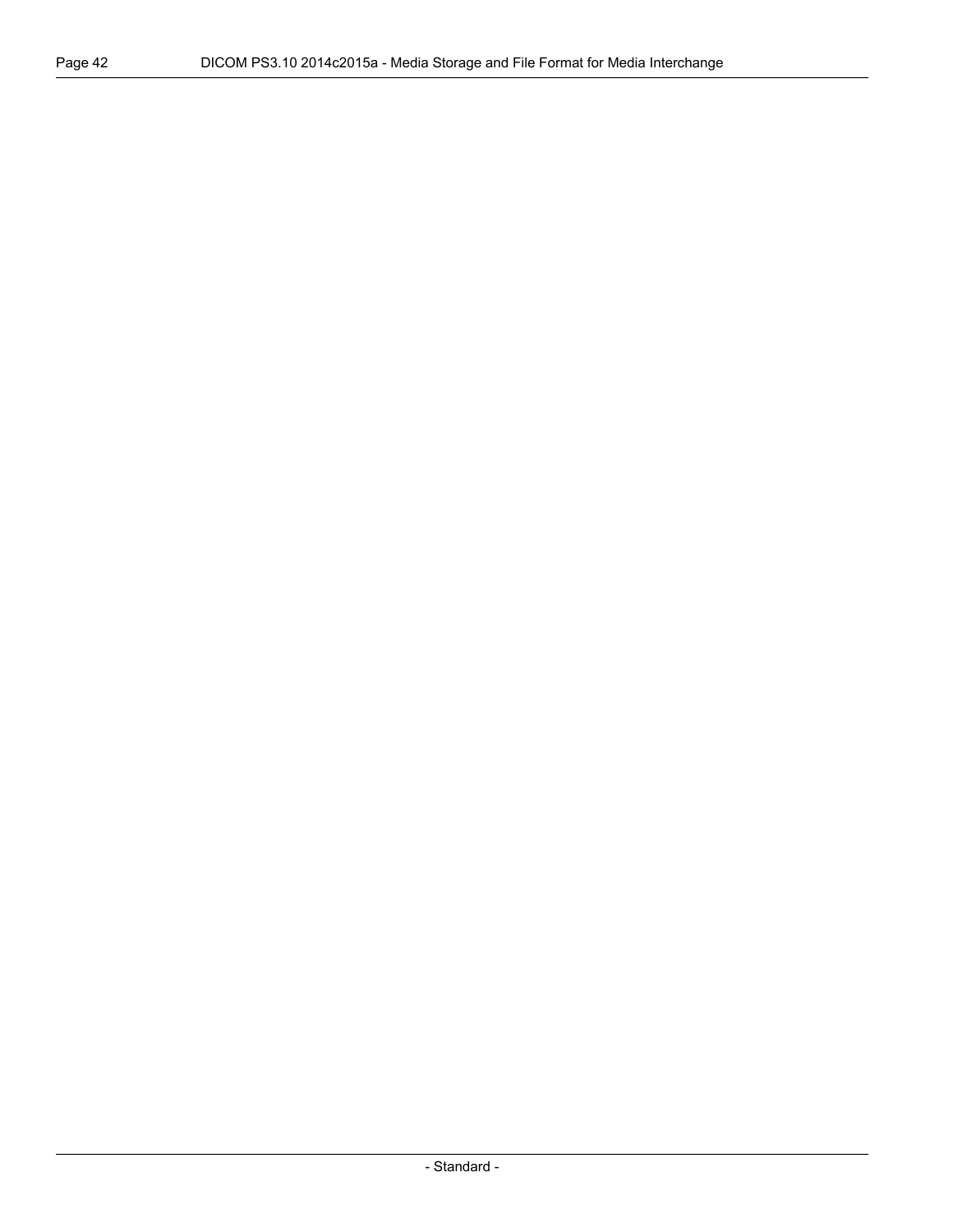# <span id="page-42-0"></span>**A Example of DICOMDIR File Content (Informative)**

<span id="page-42-1"></span>This Annex provides an example of a File content that is based on selected aspects of the example introduced in [PS3.3](part03.pdf#PS3.3) for the Basic Directory Information Object. This is not a normative Annex. It is only an illustration, which is simply intended to help the reader better understand the organization of a DICOM Directory stored in a DICOMDIR File.

## **A.1 Simple Directory Content Example**

<span id="page-42-2"></span>[Table](#page-42-2) A.1-1 shows in a simplified manner, the content of a simple DICOMDIR File. Values of elements are noted between square brackets (e.g., [1.2.840.10008.34.7.6]). Byte Offsets are shown by symbolic Values noted between brackets (e.g., {1493}).

|        | Meta-Info                               | 128 bytes | File Preamble [all bytes set to 00H]                                 |
|--------|-----------------------------------------|-----------|----------------------------------------------------------------------|
|        |                                         | 4 bytes   | <b>DICOM Prefix [DICM]</b>                                           |
|        |                                         | 0002,0000 | Group Length                                                         |
|        |                                         | 0002,0001 | File Meta-Information Version [0001]                                 |
|        |                                         | 0002,0002 | SOP Class UID [1.2.840.10008.1.3.10]                                 |
|        |                                         | 0002,0003 | SOP Instance UID [1.2.840.23856.36.45.3]                             |
|        |                                         | 0002,0010 | Transfer Syntax UID [1.2.840.10008.1.1]                              |
|        |                                         | 0002,0012 | Implementation Class UID [1.2.840.23856.34.90.3]                     |
|        |                                         |           |                                                                      |
|        | <b>File-set Identification</b>          | 0004,1130 | File-set ID [EXAMPLE]                                                |
|        |                                         |           |                                                                      |
|        | <b>General Directory</b><br>Information | 0004,1200 | Offset of First Record of Root Directory Entity {1829}               |
|        |                                         | 0004,1202 | Offset of Last Record of Root Directory Entity {6F18}                |
|        |                                         | 0004,1212 | File-set Consistency Flag [0000H]                                    |
|        |                                         |           |                                                                      |
|        |                                         | 0004,1220 | Directory Record Sequence.                                           |
|        |                                         |           | This Data Element Value includes the following Sequence of Items.    |
| {1829} | <b>Item Tag</b>                         | FFFE,E000 | Item Data Element (includes the following Data Elements)             |
|        | Study 1                                 | 0004,1400 | Offset of the next Dir. Record in Dir. Entity (not shown in example) |
|        | Directory Record                        | 0004,1410 | Record In-use Flag [FFFFH]                                           |
|        |                                         | 0004,1420 | Offset of Referenced Lower Level Directory Entity {2299}             |
|        |                                         |           |                                                                      |
|        |                                         | 0004,1430 | Directory Record Type [STUDY]                                        |

#### **Table A.1-1. Directory Content Example**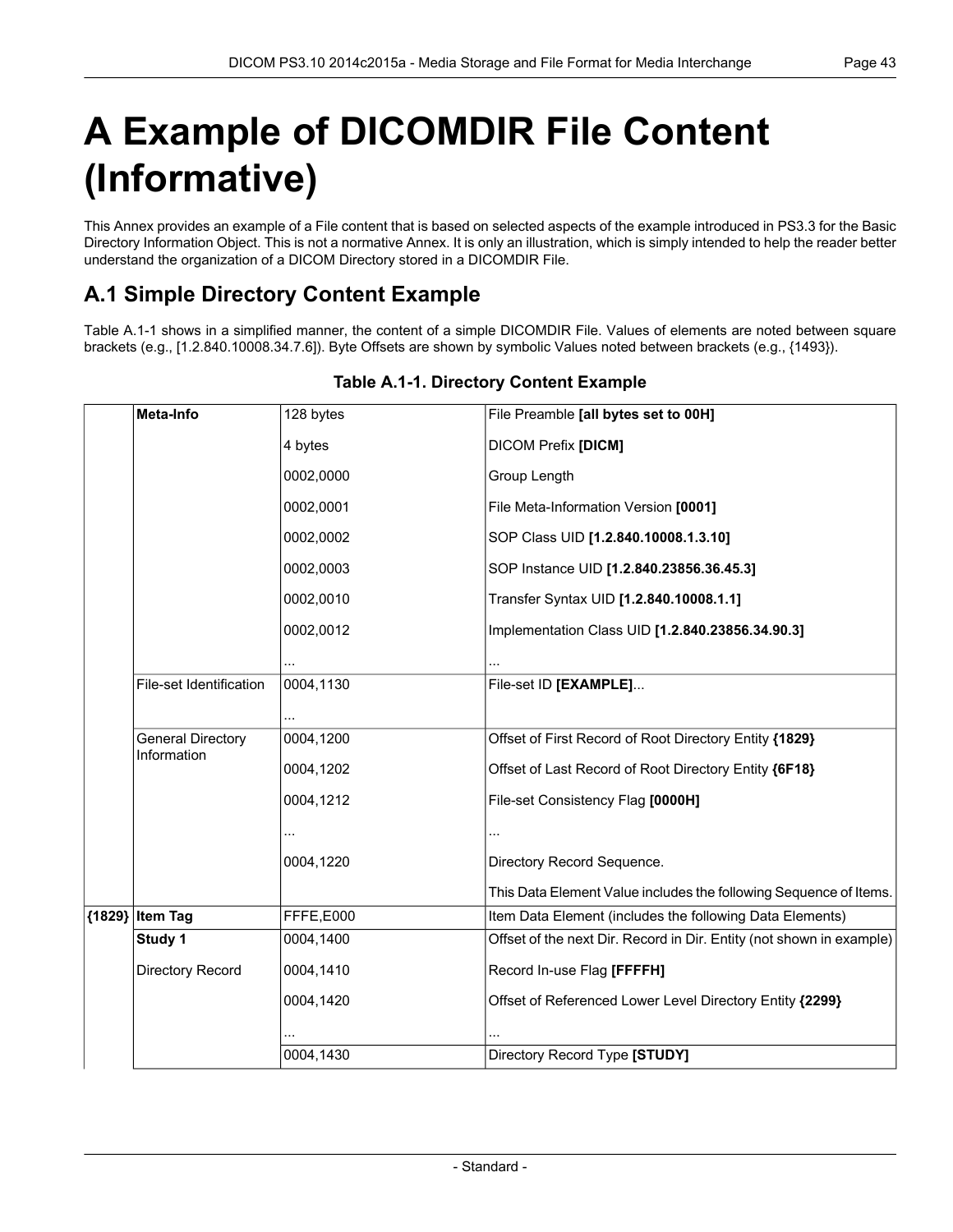|          | Selection Keys    | 0020,000D | Study Instance UID [1.2.840.4656.23.4568745]                         |
|----------|-------------------|-----------|----------------------------------------------------------------------|
|          |                   | 0020,0010 | Study ID [srt78UJ]                                                   |
|          |                   |           |                                                                      |
|          |                   |           |                                                                      |
|          | Item Del. Tag     | FFFE,E00D | Item Delimitation Tag is present only if Item is of undefined length |
| ${2299}$ | <b>Item Tag</b>   | FFFE,E000 | Item Data Element (includes the following Data Elements)             |
|          | Series 1          | 0004,1400 | Offset of the next Dir. Record in Dir. Entity (not shown in example) |
|          | Directory Record  | 0004,1410 | Record In-use Flag [OFFFFH]                                          |
|          |                   | 0004,1420 | Offset of Referenced Lower Level Directory Entity {2681}             |
|          |                   |           |                                                                      |
|          |                   | 0004,1430 | Directory Record Type [SERIES]                                       |
|          | Selection Keys    | 0008,0060 | Modality [NM]                                                        |
|          |                   | 0020,0011 | Series Number [2]                                                    |
|          |                   |           |                                                                      |
|          | Item Del. Tag     | FFFE,E00D | Item Delimitation Tag is present only if Item is of undefined length |
|          | ${2681}$ Item Tag | FFFE,E000 | Item Data Element (includes the following Data Elements)             |
|          | Image 1           | 0004,1400 | Offset of the next Dir. Record in Dir. Entity {3419}                 |
|          |                   |           |                                                                      |
|          | Directory Record  | 0004,1410 | Record In-use Flag [FFFFH]                                           |
|          |                   | 0004,1420 | Offset of Referenced Lower Level Directory Entity [00000000H]        |
|          |                   |           |                                                                      |
|          |                   | 0004,1430 | Directory Record Type [IMAGE]                                        |
|          |                   | 0004,1500 | Referenced File ID [DIR\TDRI\3856G3]                                 |
|          |                   | 0004,1510 | Referenced SOP Class UID in File [1.2.840.10008.5.1.4.1.1.5]         |
|          |                   | 0004,1511 | Referenced SOP Instance UID in File [1.2.840.34.56.78999654.234]     |
|          |                   | 0004,1512 | Referenced Transfer Syntax UID in File [1.2.840.10008.1.2.1]         |
|          | Selection Keys    | 0008,0018 | Image SOP Instance UID [1.2.840.34.56.78999654.234]                  |
|          |                   | 0020,0013 | Image Number [1]                                                     |
|          |                   |           |                                                                      |
|          | Item Del. Tag     | FFFE,E00D | Item Delimitation Tag is present only if Item is of undefined length |
|          | {3419} Item Tag   | FFFE,E000 | Item Data Element (includes the following Data Elements)             |
|          | Image 2           | 0004,1400 | Offset of the next Dir. Record in Dir. Entity (not shown in example) |
|          | Directory Record  | 0004,1410 | Record In-use Flag [FFFFH]                                           |
|          |                   | 0004,1420 | Offset of Referenced Lower Level Directory Entity [00000000H]        |
|          |                   |           |                                                                      |
|          |                   |           |                                                                      |
|          |                   | 0004,1430 | Directory Record Type [IMAGE]                                        |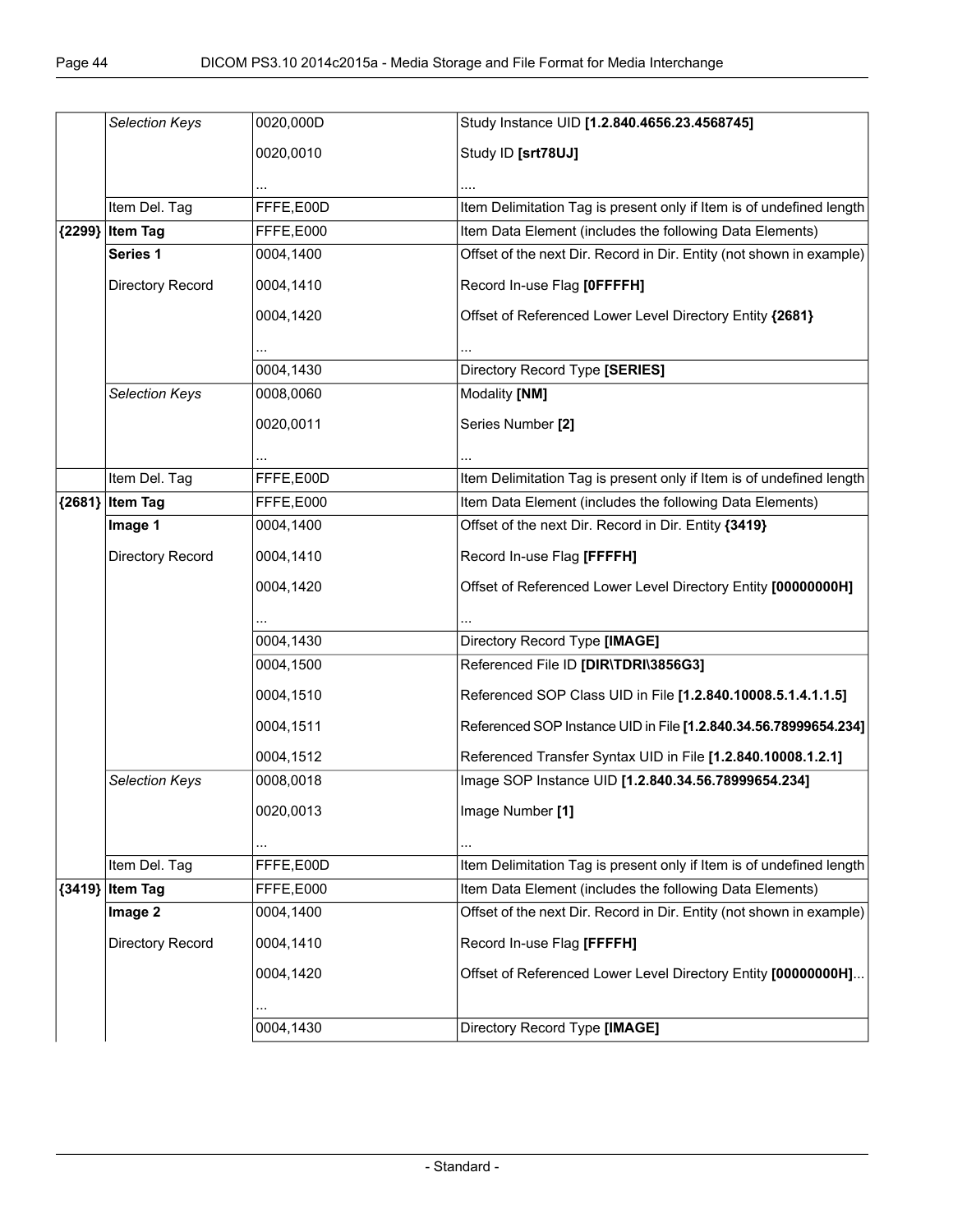|          |                                           | 0004,1500 | Referenced File ID [DIR\TDRI\3856G7]                                                                                                                               |
|----------|-------------------------------------------|-----------|--------------------------------------------------------------------------------------------------------------------------------------------------------------------|
|          |                                           | 0004,1510 | Referenced SOP Class UID in File [1.2.840.10008.5.1.4.1.1.5]                                                                                                       |
|          |                                           | 0004,1511 | Referenced SOP Instance UID in File [1.2.840.34.56.78999654.235]                                                                                                   |
|          |                                           | 0004,1512 | Referenced Transfer Syntax UID in File [1.2.840.10008.1.2.2]                                                                                                       |
|          | <b>Selection Keys</b>                     | 0008,0018 | Image SOP Instance UID [1.2.840.34.56.78999654.235]                                                                                                                |
|          |                                           | 0020,0013 | Image Number [2]                                                                                                                                                   |
|          |                                           |           |                                                                                                                                                                    |
|          | Item Del. Tag                             | FFFE.E00D | Item Delimitation Tag is present only if Item is of undefined length                                                                                               |
| ${6F18}$ | <b>Item Tag</b>                           | FFFE.E000 | Item Data Element (includes the following Data Elements)                                                                                                           |
|          | <b>Patient C</b>                          | 0004,1400 | Offset of the next Dir. Record in Dir. Entity {00000000H}                                                                                                          |
|          | Directory Record                          | 0004.1410 | Record In-use Flag [FFFFH]                                                                                                                                         |
|          |                                           | 0004.1430 | Directory Record Type [PATIENT]                                                                                                                                    |
|          |                                           |           |                                                                                                                                                                    |
|          | <b>Selection Keys</b>                     | 0010,0010 | Patient Name [Patient C]                                                                                                                                           |
|          |                                           | 0010,0020 | Patient ID [523-61-8765]                                                                                                                                           |
|          |                                           | .         | .                                                                                                                                                                  |
|          | Item Del. Tag                             | FFFE,E00D | Item Delimitation Tag is present only if Item is of undefined length                                                                                               |
|          | Sequence Delimitation   FFFE, E0DD<br>Tag |           | Used only if the Directory Record Sequence (0004,1220) is of<br>undefined length to delimit the end of the Value of the Directory<br>Record Sequence Data Element. |

## <span id="page-44-0"></span>**A.2 Example of DICOMDIR File Content With Multiple Referenced Files**

This section was previously defined in DICOM. It is now retired. See PS3.3-1998.